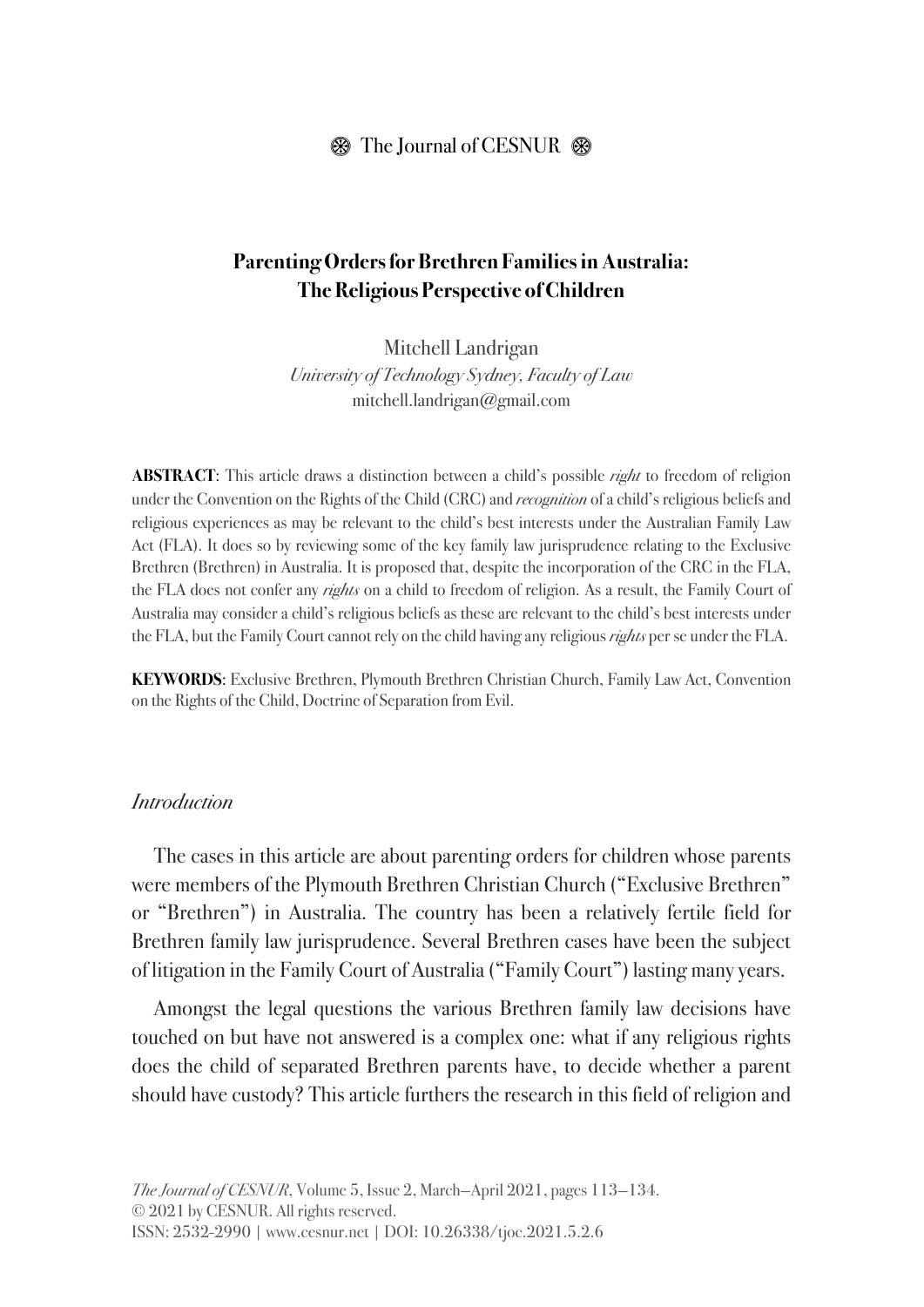family law by analyzing the legislative framework and body of family law jurisprudence in Australia that is relevant to the Brethren children. I look specifically at the possibility that a Brethren child, for religious reasons, may not wish to remain in contact with a parent who has left the faith community.

It is useful to provide comments about the terminology used in this article and to provide an outline of the research. This article refers to decisions of the Family Court and its appellate level jurisdiction, the Full Court of the Family Court of Australia ("Full Court"). The article also cites decisions of Australia's highest court, the High Court of Australia ("High Court"), and state courts. Where the italicized case citations referred to in this article include a number in parentheses in addition to the year of the judgment, this number is a reference to the paragraph or page of the relevant judgment. The full case citations appear at the end of this article. The majority of cases cited in this article are Brethren family law decisions of the Australian courts.

The decisions of the Federal Circuit Court (which generally tends to hear less complex matters than the Family Court) are not discussed. There are references to the provisions of the Family Law Act 1975 (Cth) ("FLA") and to the Convention on the Rights of the Child (1989) ("CRC"), but the article does not look in detail at Australian state or territory legislation. This work is exclusively about parenting orders for Brethren children. This review does not consider the implications of the analysis for other religious communities except to note that other researchers may critique and/or expand upon the research in this article in respect of other faith groups. This article does not review any of the jurisprudence in Australia relating to the best interests of the child under, say, child protection legislation in Australian states and/or territories. Nor does this work review human rights charters (to the extent these exist) in any Australian states and/or territories.

The structure of this article is as follows. It first addresses the cornerstone legal principle—the best interests of the child—in the FLA, Australia's key piece of Commonwealth family law legislation. The significance of the Brethren doctrine of "separation from evil" for parenting orders is considered. This work analyses the legal protections under the FLA for children's religious beliefs, including with respect to the rights of children to freedom of religion under the CRC. In reviewing the FLA and its connection with the CRC, this article draws a distinction between a child's right to freedom of religion under the CRC and the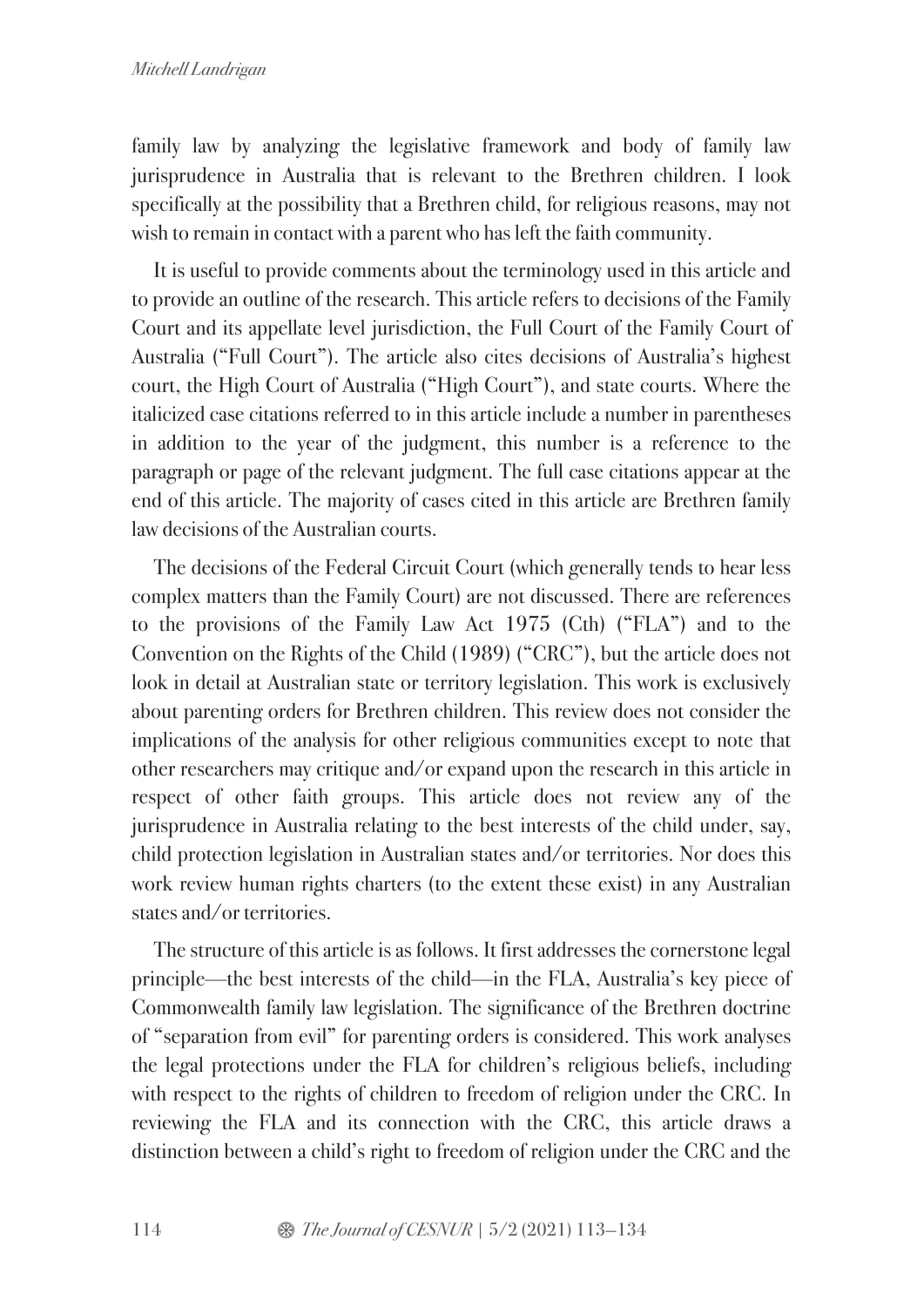recognition of a child's religious beliefs and religious experiences as may be relevant to the child's best interests under the FLA. It is proposed that, despite the incorporation of the CRC in the FLA, the FLA does not confer any *right* of a child to freedom of religion (Adhar and Leigh 2005, 203).

In subsequent sections, this article looks at the methods the Family Court employs to hear and receive evidence from children, before the work considers in detail two Australian cases (the latter is actually a series of related cases) involving custody disputes about Brethren children. Some observations are offered about these judgments before the work briefly considers, in the final section, the possible implications for other faith communities of the legal analysis undertaken in this article.

#### *The Paramount Consideration*

Under the FLA, the Family Court must regard the best interests of the child as the paramount consideration when making a parenting order (FLA, s.60CA). Under the FLA (section 3, Definitions), a child is defined as a person under 18 years of age only for the purpose of parenting orders (Shackel 2016, 40). While the FLA includes no definition of parent, the High Court has held that the

ordinary, accepted English meaning of the word "parent" is a question of fact and degree to be determined according to the ordinary, contemporary understanding of the word "parent" and the relevant facts and circumstances of the case at hand (*Masson v Parsons* 2019, Kiefel CJ, Bell, Gageler, Keane, Nettle and Gordon JJ [857]).

The Family Court may deny custodial access to a parent if it considers that granting the parent access to their child would not be in the child's best interests (*Cooper v Cooper* 1977).

When determining what is in a child's best interests, a primary consideration for the Family Court is that of the child having a meaningful relationship with their parents (FLA, s.60CC[2]). The Family Court will presume (where there is more than one parent) that it is in the best interests of the child for the parents to have equal shared parental responsibility for their child (FLA, s.61DA[1]). This presumption does not, however, necessarily mean equal parental time (FLA, note to s.61DA[1]). The presumption about equal shared responsibility being in the child's best interests is rebuttable (FLA, s.61DA[4]).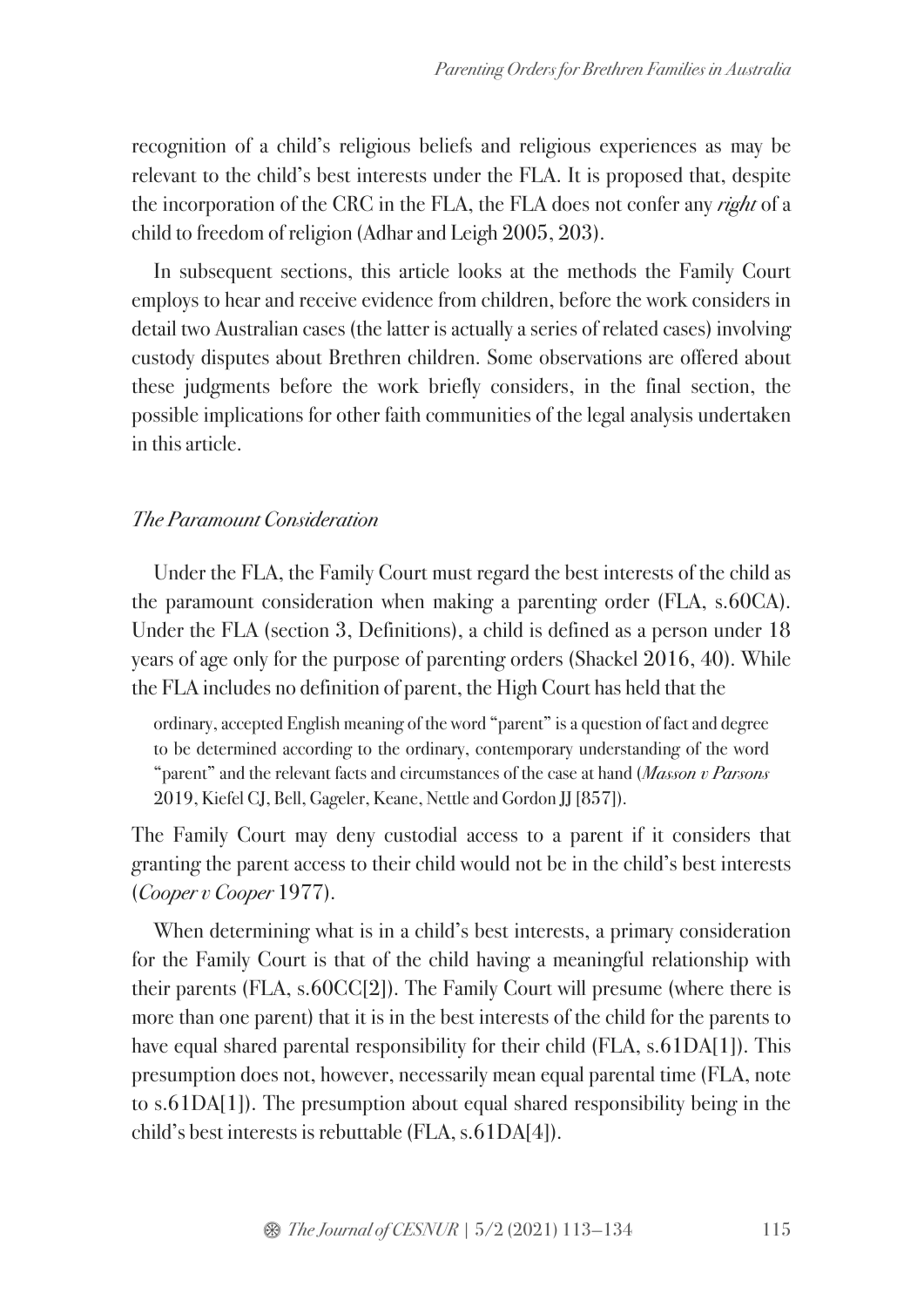The Family Court must assess the best interests of the child by reference to contemporary standards and not from the point of view of only one parent (*Horman, in Marriage of* 1976). If a court is asked to address religious questions in a custody matter, the paramount consideration is the children's welfare ("best interests" in the FLA's terminology) and not whether one religion is inherently preferable to another (*Ex Parte Paul; Re Paul* 1963). It has long been established in Australian family law that there is no presumption in favor of the mother over the father of a child in custody orders (*Gronow v Gronow* 1979).

# *The Significance of Brethren Religious Practices*

Brethren religious practices can pose complexities for the Family Court when it is assessing applications for parenting orders for the children of separated Brethren parents. There are two reasons for this. First, the Brethren faith community has a strict approach towards what the Brethren community considers to be "sin." A Brethren member who is alleged to have engaged in what their faith community regards as serious sin (e.g., adultery) will be temporarily shut out of the group's religious life ("shutting up") or may be permanently expelled and "withdrawn from" (Doherty 2013, 29). Being withdrawn from involves the total removal of social contact from the Brethren member.

The practice of being withdrawn from reflects the Brethren belief in "separation from evil" (Doherty 2012, 165). A core Brethren value, this practice demonstrates to the former member, and all others who are associated with the accused person, the group's condemnation of that person's sinfulness. The resultant abandoning of social contact from the (former) member typically includes everyone who is connected with, and/or is or related to, the person, and the disassociation extends to meetings of the Brethren faith outside the person's immediate community. This is an outgrowth of the connexional nature of Brethren ecclesiology.

Secondly, whether as a result of their having experienced shunning, or for other reasons relating to their separation or exclusion from the Brethren group, an ex-Brethren parent may come to hold different views about the suitability of the faith community for their child's upbringing than the perspective the parent held while they were still in the group. The ex-Brethren parent may come to believe that their child's experience of, say, sport, education, cultural awareness,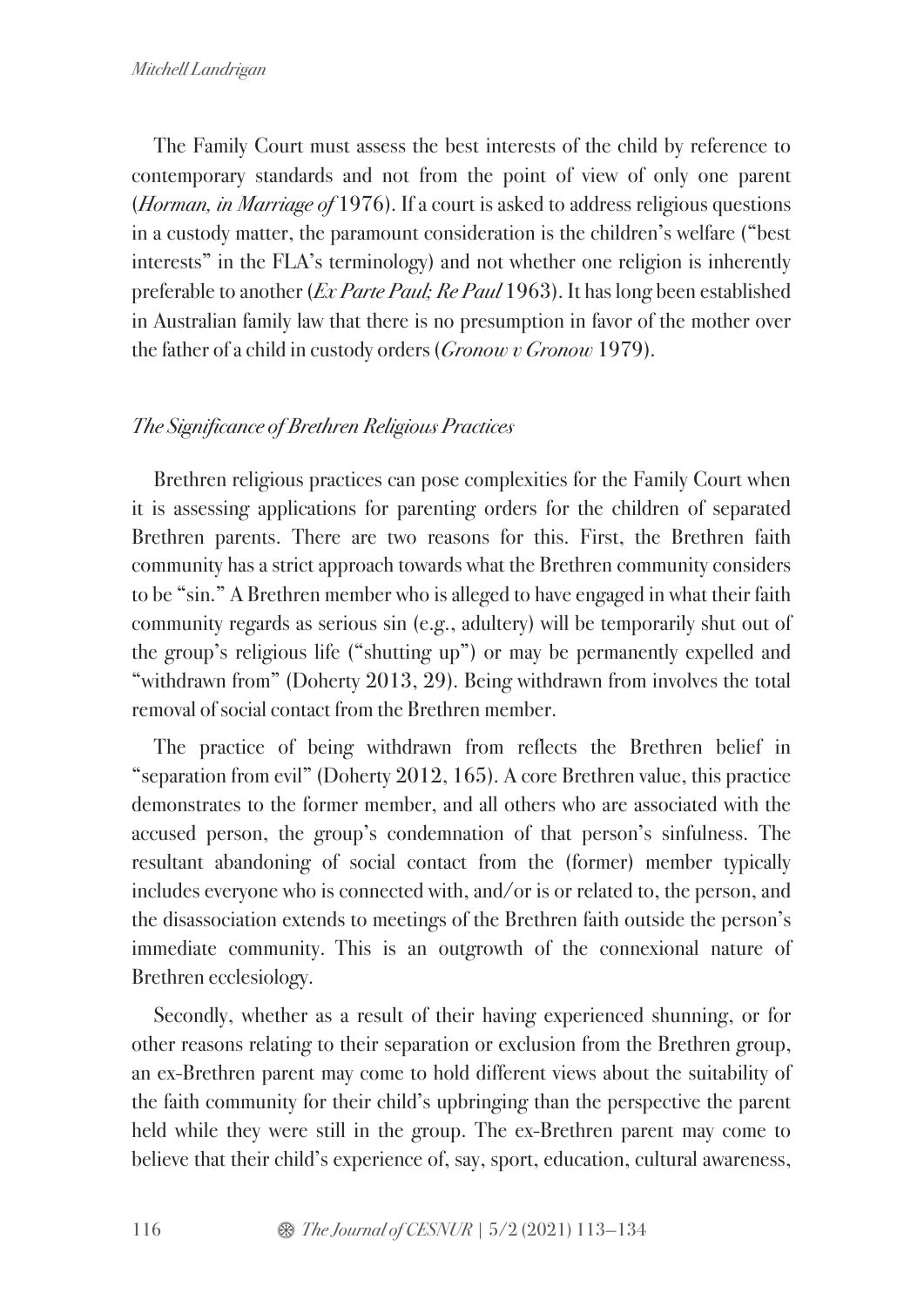or sexuality, would be more beneficial for their child by the child being part of the secular community than by their remaining in, or being in contact with, the Brethren group. The changed opinions of the ex-Brethren parent can lead to potentially irreconcilably different testimonies about what each parent considers to be in their child's interests. In addition, the child and the parent who has left the faith community may come to hold different views about whether the child's contact with that ex-Brethren parent is consistent with the child's Brethren beliefs. These differences (i.e., between parent and parent; and between parent and child) can contribute to delays in resolving the parenting orders for the child.

These two features of Brethren religious practice—the first doctrinal, and the second, a practical outworking of doctrine—have important implications for custody arrangements for the children of separated Brethren parents. If the faith community withdraws from a Brethren child's parent, then the child who is still in the faith community may find it troubling to be in contact with their (now) ex-Brethren parent. Specifically, due to the Brethren child's adherence to the doctrine of separation from evil, perhaps influenced by some within their own faith community (including siblings), the Brethren child may prefer to avoid contact with that ex-Brethren parent. Even more specifically, a Brethren child may believe, for religious reasons—like the faith community to which they belong—that they should have no contact with a "sinning' former member, even if that ex-member is their parent. What is more, any ongoing involvement with the Brethren faith community may tend to exacerbate any reservations or negative perspectives a child has about their relationship with their ex-Brethren parent. For example, the child may perceive that the quality of the child's religious experience in the faith group diminishes if the child's own Brethren community tends, as a result of the child's contact with the ex-Brethren parent, to be less inclusive of the child in matters of worship.

These aspects of Brethren community life can, as suggested, present difficulties for the Family Court in its weighing the interests of the parents in custody matters and, most importantly, in its determining, as the Family Court must do, what *is* in the child's best interests. In the case of a Brethren child, the Family Court may have to balance the child's potential perception of their *betrayal* of the norms of the faith community with the competing desires of the parents to be part of the child's life, while one parent is inside the faith community and the other is outside it. In doing so, the Family Court must,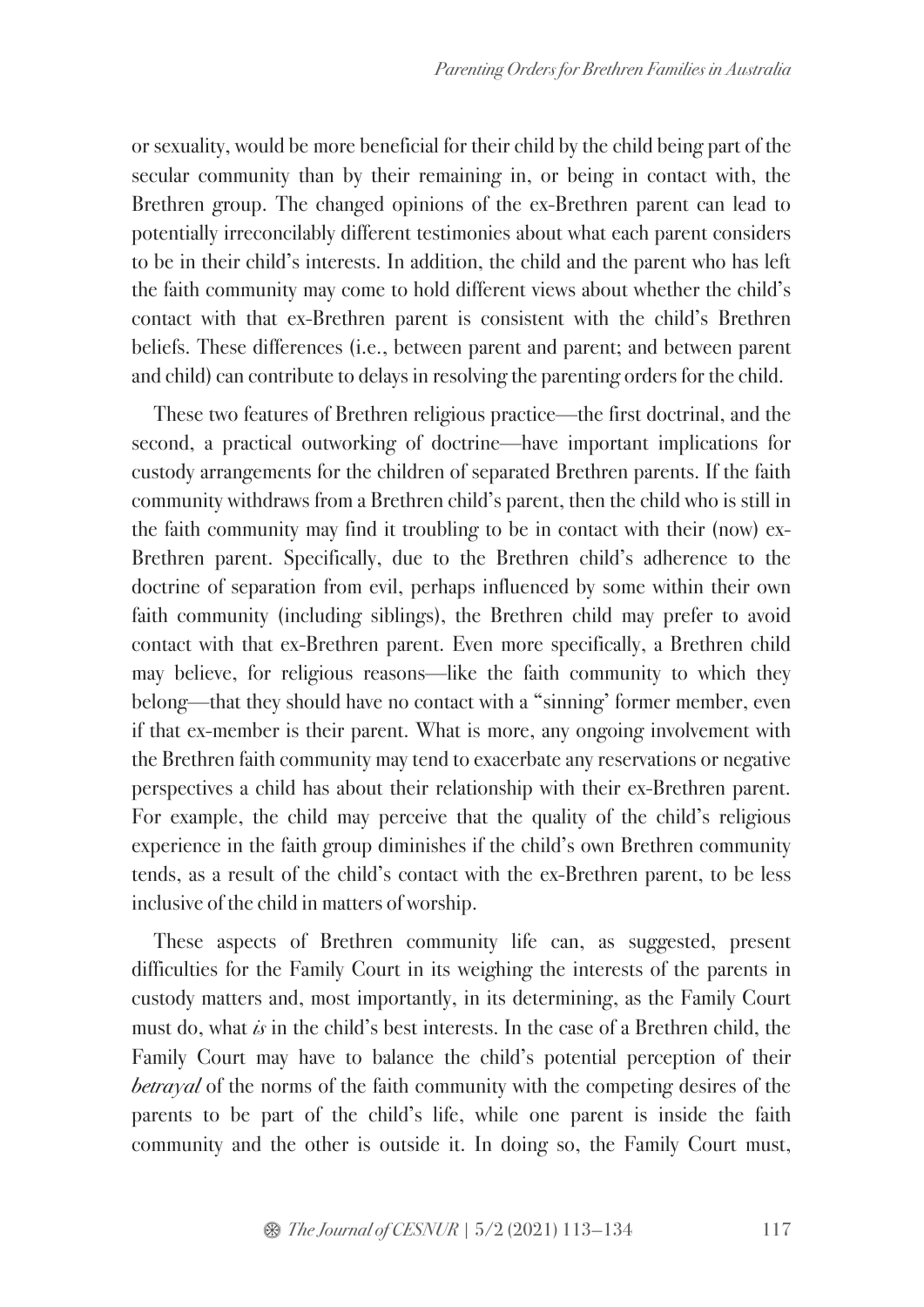however, adhere to a presumption that shared parental responsibility is in the best interests of the child (FLA, s.61DA[1]).

## *Legal Protection for a Brethren Child's Religious Beliefs and Practices*

As noted in the previous section, the statutory principles in the FLA require the Family Court to presume—the presumption is rebuttable—that it is the best interests of the child for the child's parents to have equal shared responsibility. This raises a critical evidential question in custody disputes about Brethren children. Under the FLA, can a Brethren child's preference for not having any contact with their own ex-Brethren parent for religious reasons, plausibly be characterized as an exercise of the child's right to freedom of religion?

The Australian courts have considered Brethren religious practices in several custody cases without defining the legal "rights" of Brethren children in respect of freedom of religion. In an early decision in the Supreme Court of NSW, Selby J awarded custody to the father of four children after the children's mother joined the Brethren. Selby J cautioned that it was not for a court to determine whether one religion is inherently preferable to another, but his Honor decided in that case that the benefits to the children of remaining in the care of their mother were offset by the mother's unbalanced and extravagant beliefs (*Ex Parte Paul; Re Paul* 1963).

In *Mauger v Mauger* (1966) in the Supreme Court of Queensland, Hart J decided that the Brethren father of three children was unfit to have their custody. Hart J awarded custody of the children to the mother, finding that it was "very much against the children's interests to allow them to be brought up in the tenets of the sect" (487). On appeal to the Full Court of the Supreme Court of Queensland, the Full Court upheld Hart J's decision despite Skerman J's notable dissent. Skerman J considered that the evidence before the Family Court did not justify a departure from what his Honor described as "the accepted presumption" that contact with both parents was in the interests of the children (313). Skerman J proposed that a form of access could be devised whereby the father would have limited opportunity to exercise any religious influence on the children (Bates 1974, 344).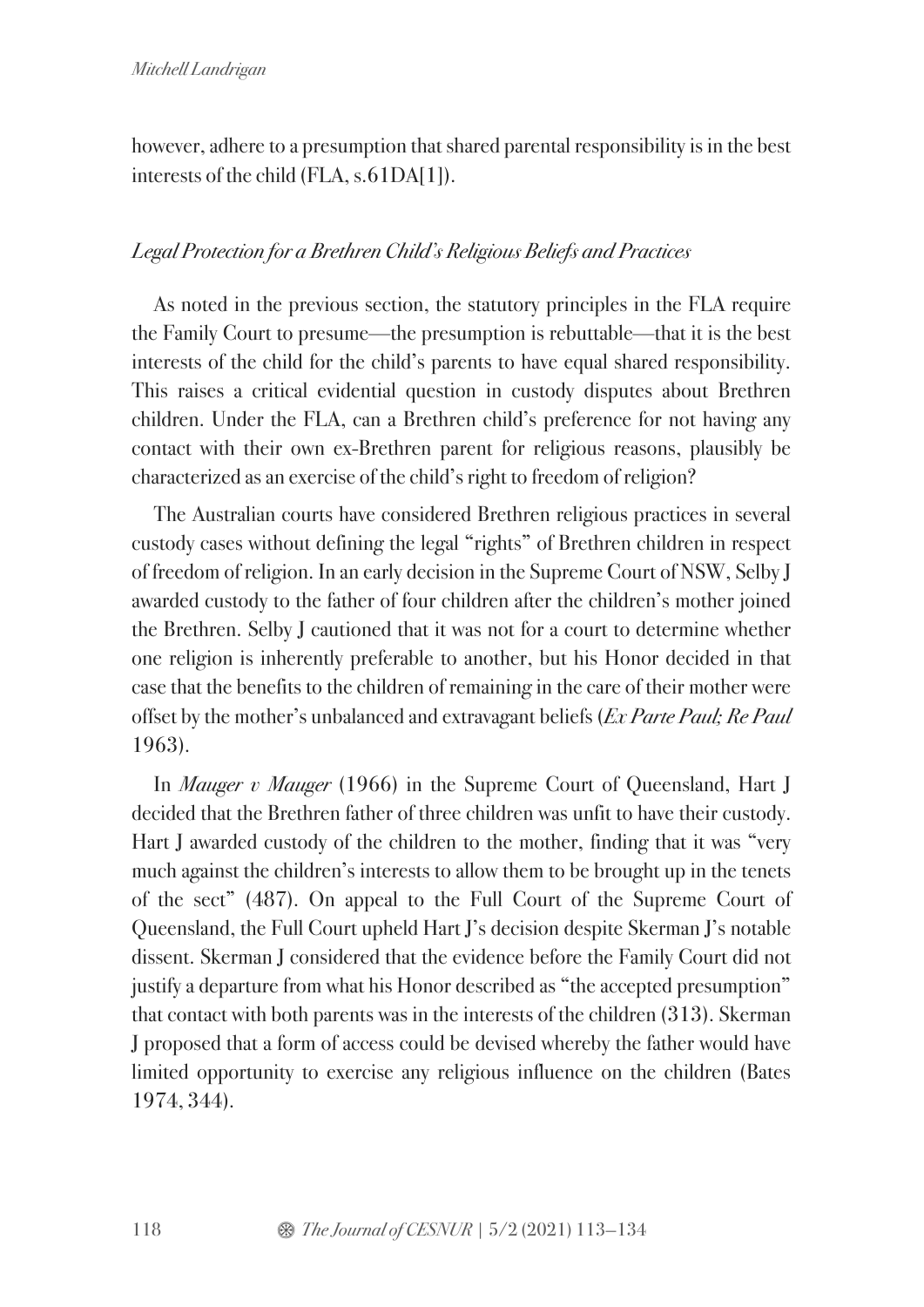In another Brethren custody case, the Full Court of the Family Court held that the trial judge had placed undue significance on one Brethren parent's beliefs and had not adequately addressed the interests of the children (*In the Marriage of PLOWS [No 2]* 1979). The Full Court in that case accordingly made an order for joint custody with the father to have care and control of the children on weekends so as to potentially to limit the mother's religious influences (Bates 1983, 349). In another Brethren custody matter (*In the Marriage of Grimshaw; Arkcoll [Intervener]* 1981), the Full Court of the Family Court criticized a trial judge for his allowing the case to become a trial of the Brethren religion rather than ensuring that the welfare of the children was the paramount consideration. In a 1998 judgment relating to Brethren (*In the Marriage of Firth; Firth and Firth, Boyer [Intervener]* 1988), the Full Court of the Family Court held that it is legitimate for the Family Court to consider the tenets of the parents' faith in determining questions of parental access because this can be relevant to determining what is in the best interests of the child; the Full Court in that case linked the question of faith to the cornerstone principle in the FLA. Similarly, in 1998, in *H v H*, the Full Court of the Family Court held that judges are obliged to consider the views and practices of the Brethren not to judge their value but to determine the effects of those views and practices on the children (Thornthwaite 2011, 67).

The FLA has, since 2012, included in it, an "additional object" of giving effect to the Convention on the Rights of the Child (1989) ("CRC"). Coming into effect on 7 June 2012, the Family Law Legislation Amendment (Family Violence and Other Measures) Act 2011 (Cth) ("Family Law Amendment Act") amended the FLA to include in Pt VII of the FLA (which governs parenting arrangements for children) an additional object of giving effect to the CRC (section 60B[4] FLA). Like the FLA, the CRC recognizes that the best interests of the child are a (cfr. the use of the word *the*, in the FLA) primary consideration (Article 3.1). The CRC also, relevantly, comprises Article 14.1 which states that "States Parties (such as Australia) shall respect the *right* of the child to freedom of thought, conscience and religion" (emphasis added).

As a result of the incorporation of the CRC into the FLA, it is theoretically possible for the Family Court to recognize the right of a child to freedom of religion under Article 14.1 of the CRC. As noted, however, section 60B(4) describes giving effect to the CRC as an "additional object." There is an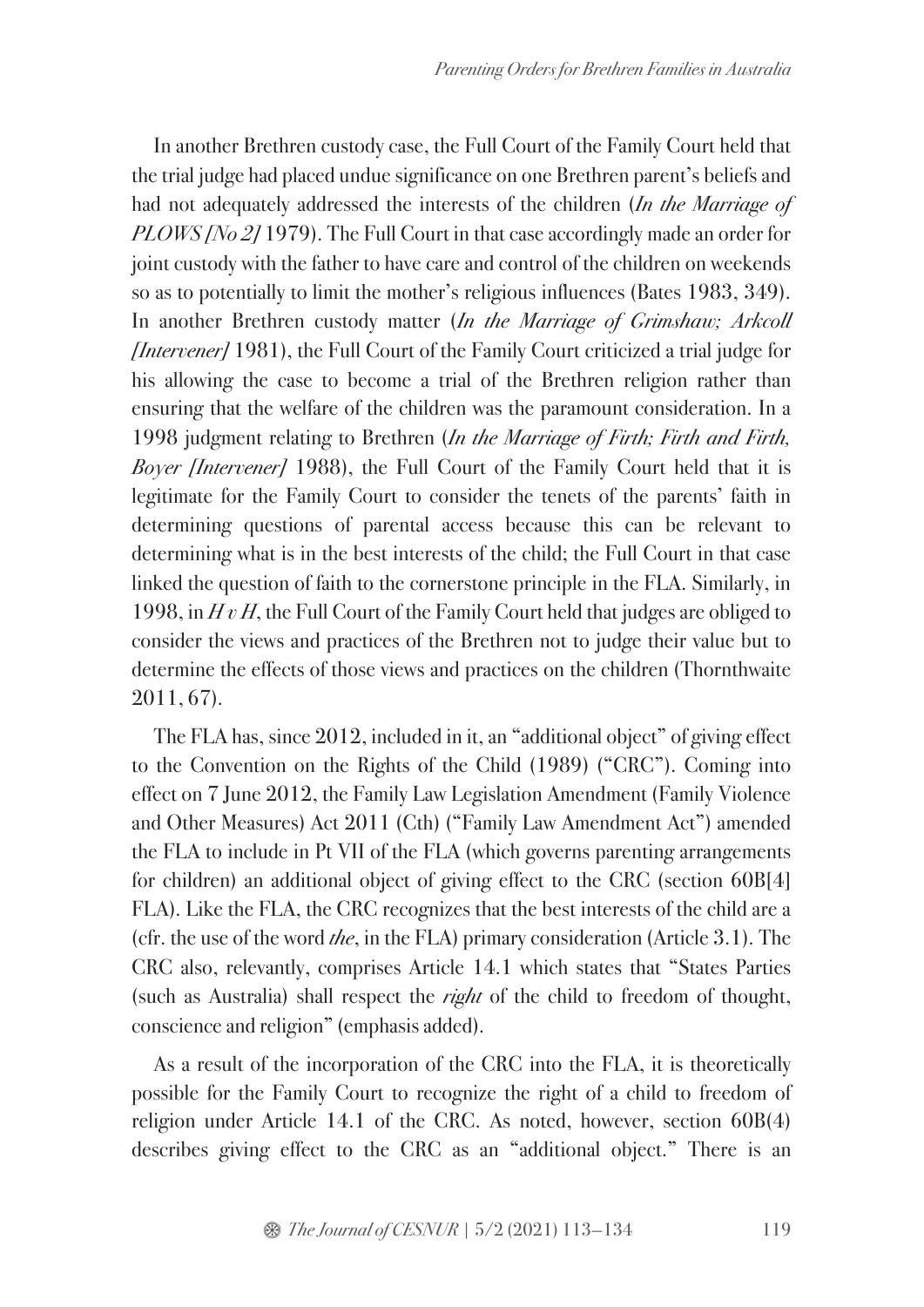argument that, being only an additional object, this object lacks the statutory gravitas of the statutory objects in section 60B(1) of the FLA (Parkinson 2012). Aside from this point, under Australian law, a Convention (such as the CRC) is not legally binding unless the Convention is incorporated into Australian law via domestic legislation (*Minister of State for Immigration and Ethnic Affairs v Teoh* 1995 [*Teoh*]) (Jones 1999, 136). The Explanatory Memorandum to the legislation which introduced the "additional object" of giving effect to the CRC makes it clear that the CRC was not intended to be incorporated into the FLA. It provides that: the CRC is *not* incorporated into Australian domestic law; the Family Court can rely upon giving effect to the CRC as an object of the FLA only if there is some legislative ambiguity in the FLA; and the CRC prevails over the FLA only to the extent of any inconsistency between the terms of the FLA and the CRC (Ex Memo para 23, 7).

There is on the face of the laws no obvious inconsistency between the FLA and the CRC in respect of the religious beliefs of a child (Brethren or otherwise) who is the subject of an application for a parenting order. It is possible that, in a specific case, there might be a legal inconsistency. Perhaps some ambiguity in the terms of the FLA may emerge. Yet, in general terms, there appears to be no overlap (inconsistency) or ambiguity for the CRC to address in respect of the FLA and parenting orders for children. As a result, it is my view that section 60B(4) of the FLA confers no obvious right to freedom of religion on a child under the CRC. This reasoning in turn suggests that the Family Court might commit an error of law if it were to base a parenting order decision on a child's right to freedom of religion. It follows that, without more specific information as may arise in evidence in a particular custody case, there is a theoretical possibility that the Family Court would consider the best interests of a child by reference to the child having a right to freedom of religion under Article 14.1 of the CRC. It is, however, no more likely than a theoretical possibility.

By way of recap, the legal analysis at this point is about the relationship between the FLA and the CRC and specifically whether the Family Court can consider the right of a child to freedom of religion in respect of a parenting order. I have suggested that the Family Court could not specifically rely on the CRC to find that a Brethren child has a right to freedom of religion because the CRC is not part of Australian domestic law.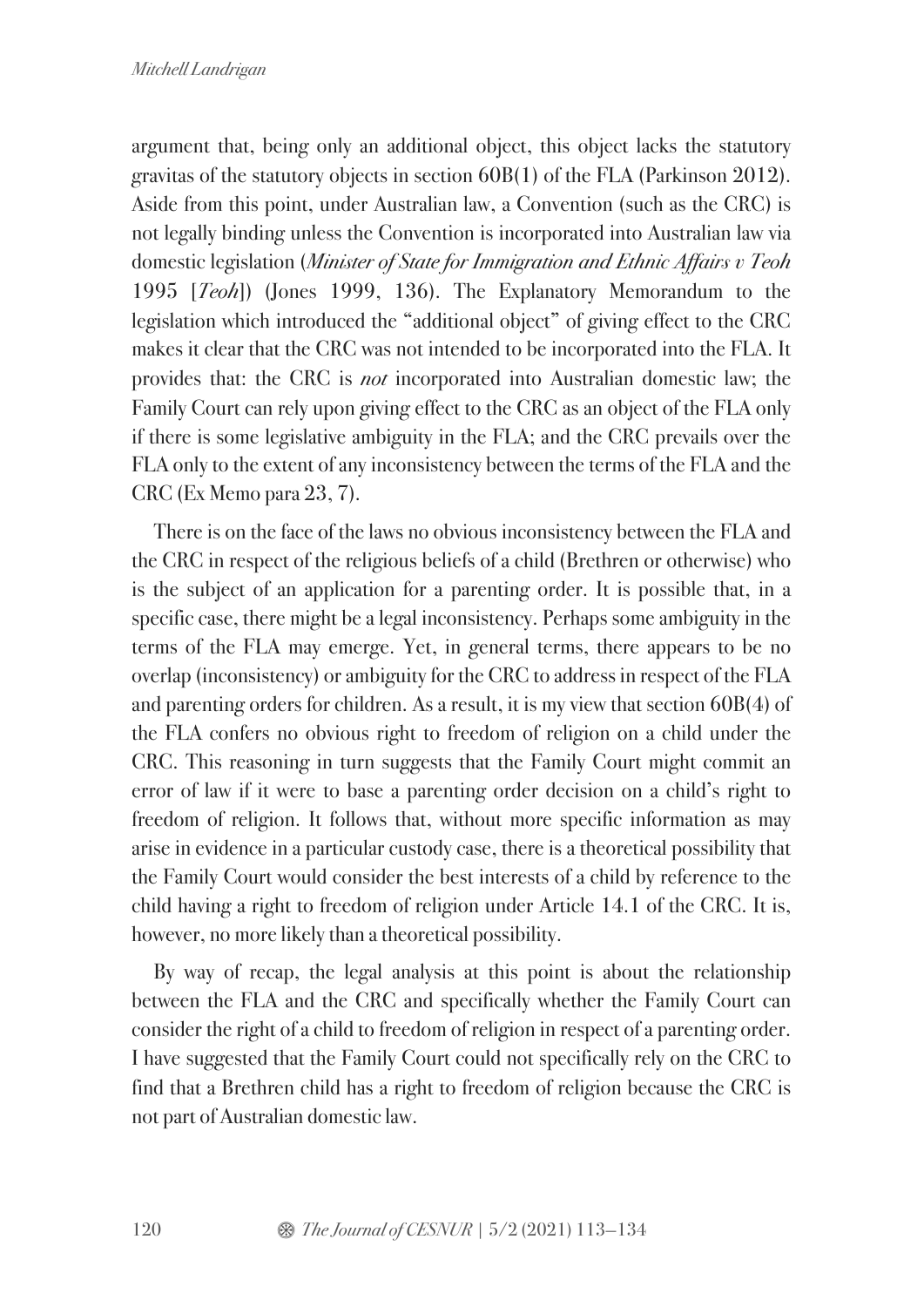This reasoning is not intended to understate the significance of the CRC in Australia. The High Court, Australia's highest court, has commented on the significance of the CRC. For example, Mason CJ and Deane J wrote in *Teoh* that Australia's ratification of the CRC gave rise to a

legitimate expectation …. [t]hat administrative decision-makers will act in conformity with the Convention and treat the best interests of the children as a "primary consideration."

Their Honors' opinion may be contrasted with the judgment of Callinan J in *Minister for Immigration and Multicultural and Indigenous Affairs v B* (2004) who stated that the CRC was merely "aspirational." Clearly, the CRC is an important touchstone for administrative decision-making. There may also be grounds for the Family Court to use the CRC as a guide to respect a child's rights to freedom of religion for, as the High Court advised in *Teoh*, administrative decision makers can be expected to make decisions that conform with the terms of the CRC.

It does not, however, follow from this brief review of the status of the CRC in Australian law that the Family Court is unable to take a child's religious beliefs into account in relation to assessing and making parenting orders. The significant number of Brethren family law cases in which the Family Court and other Australian courts have grappled with testimony about Brethren religious practices is itself testimony to the fact that Brethren religious matters are an important part of even the existing body of family law jurisprudence in Australia. Further, as will shortly be contended, although there is no reference to religion in the FLA, the FLA itself can and does clearly allow the Family Court to consider questions about the relevance of a child's religious beliefs in respect of parenting orders.

To expand upon this analysis, section  $60B(1)(a)$  of the FLA states that an object of the FLA is to ensure that the best interests of a child are met by both their parents having a meaningful role in the child's life to the maximum extent this is consistent with the child's best interests. The legislative tenets in the FLA supporting the objective in section 60B(1)(a) include the principle that: children have the *right* to know and be cared for by both their parents (FLA, s.60B[2][a] [emphasis added]); children have the *right* to spend time on a regular basis with, and communicate on a regular basis with, both parents and other people significant to their care, welfare and development (e.g., grandparents) (FLA, s.60B[2][b] [emphasis added]); and children have the *right* to enjoy their culture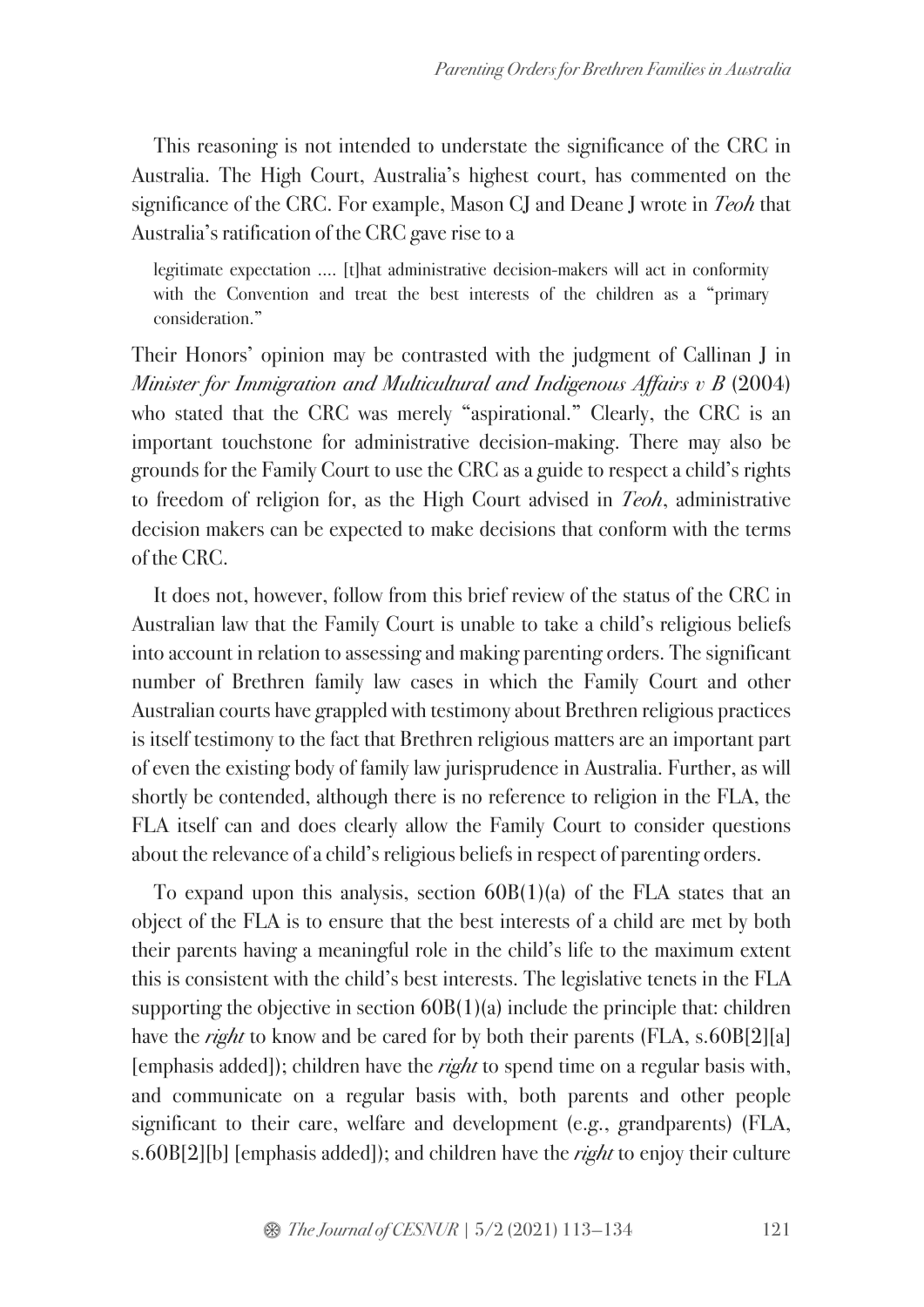(FLA, s.60B[2][e] [emphasis added]). These legislative principles do not, however, apply where shared parental responsibility would *not* be in the child's best interests (FLA, s.60B[2]).

These above-mentioned provisions expressly recognized that rights of children are framed as some of the key principles of Pt VII of the FLA (Young 2017, 385) but do not include any right to freedom of religion. This point notwithstanding, section 60B(1)(a) of the FLA states that an object of the FLA is to ensure that the best interests of a child are met by both their parents having a meaningful role in the child's life to the maximum extent this is consistent with the child's best interests. By referring to the *maximum extent the custody arrangement is consistent with the child's best interests*, section 60B(1)(a) of the FLA implicitly recognizes that there are, or may be, limitations on the desirability of parents having a role—equal or otherwise—in their child's life. This view of the scope of section 60B(1)(a) is also consistent with there being a *rebuttable* presumption in the FLA about joint parental responsibility being in the child's best interests (FLA, s.61DA[4]).

In the context of a custody dispute about a Brethren child, the evidence before the Family Court could establish that an order for the ex-Brethren parent to have custody of the child could create mental anguish for the child if the child believes it is "wrong"—for religious reasons—for them to spend time with the parent who has left the Brethren community. The child may feel that their ability to worship as a full member of the faith community is diminished as a result of them having any ongoing contact with their ex-Brethren parent. If the Family Court is satisfied that a shared parenting arrangement is not consistent with the child's best interests because the child would experience guilt by being with an ex-Brethren parent or that such ongoing contact may diminish the quality of the child's religious life (say, their worship), then the Family Court may decide against awarding a shared parenting order. Importantly, the Family could do so within the legislative framework of the FLA (without reliance upon the CRC) and without the Family Court concluding that such an order would undermine the child's *right* to freedom of religion.

Other provisions of the FLA support the view that the Family Court can take into account a child's religious freedoms under the FLA when the Family Court is making a parenting order and that the Family Court can do so without reliance on the CRC. For example, section 60B(1)(a) requires that the involvement of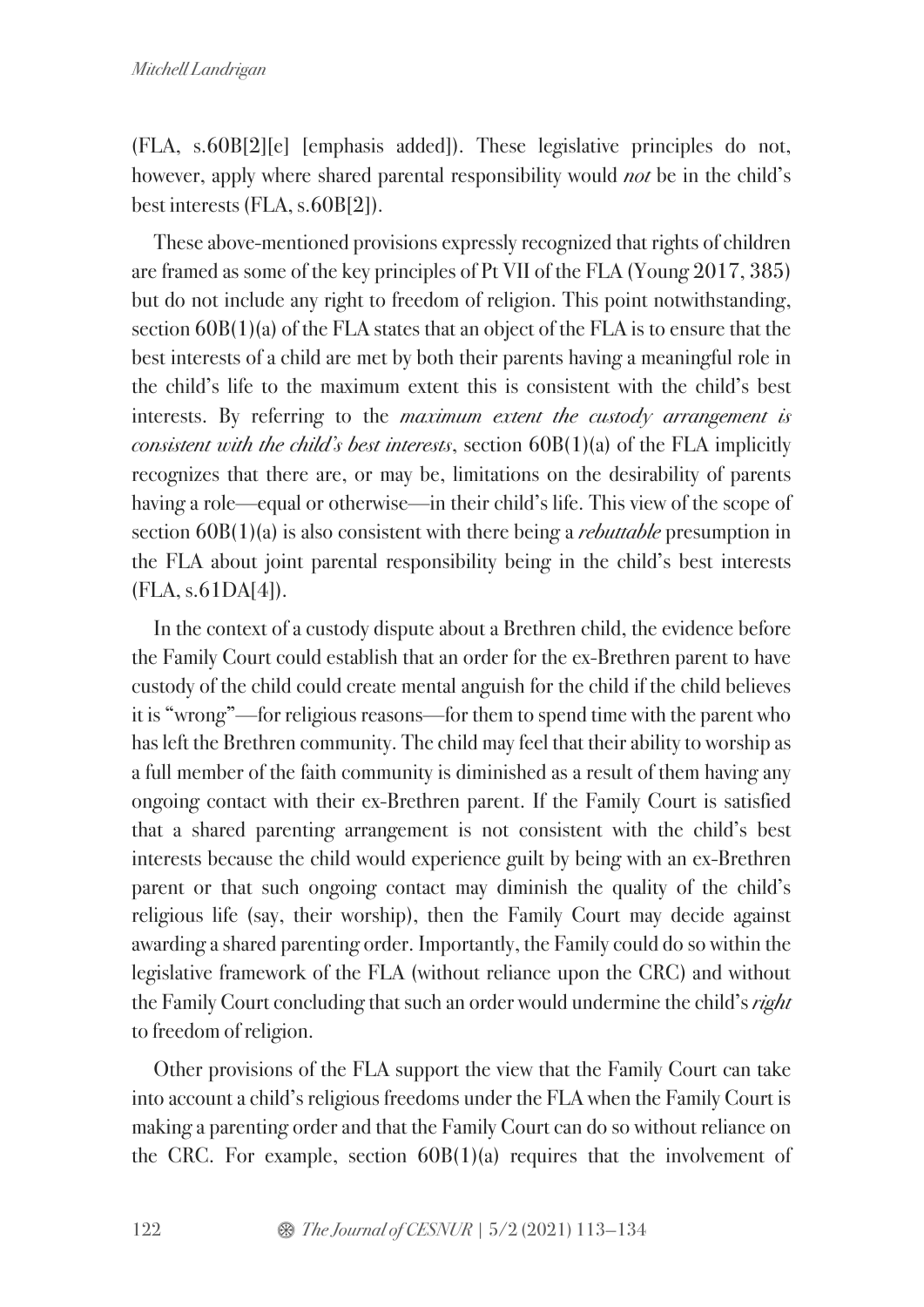parents in their child's life is "meaningful." If an ex-Brethren parent's involvement in their child's life could trouble the child's conscience because the child believes for religious reasons that they should have no contact with that ex-Brethren parent, then a joint custody arrangement could be described as less "meaningful" for the child than is required by the statutory connotation of that term. The Family Court could, in such a case, conclude that a joint custody arrangement would not be in the child's best interests because the child's religious experience is more beneficial for the child by that child having contact only with their *Brethren* parent.

It must be said that any sole-parenting order awarded only to a Brethren parent is not a decision that the Family Court could ever reach lightly, for the Family Court must be satisfied that there is enough evidence before the Family Court to rebut the statutory presumption that shared parenting responsibility is in the child's best interests. The Family Court would need to be convinced on the evidence before it that the child's circumstances were exceptional (*Cooper v Cooper* 1977). An additional consideration is that such an order by the Family Court could be hurtful for the parent who has left the faith community. This is not itself a reason for the Family Court to deny making an order for sole parenting in favor of a Brethren parent, for the legislative reference point is the best interests of the *child*. Yet, a parent from whom the Brethren faith community has permanently "withdrawn" itself will have already lost all bonds with their former faith community. As one author puts it,

excommunication has profound consequences for individuals and families, as community members have no friends outside the movement, but intense mutual reliance and affection within it (Thornthwaite 2011, 55).

An order for sole parenting in favor of the Brethren parent would remove the possibility of the ex-Brethren parent having any connection with their child as a child. The emotional suffering of an ex-Brethren parent who loses all contact with their offspring could, if the child knows of this, also greatly distress the child.

To conclude the reasoning in this section, the absence of any specific reference in the FLA to a child's religious rights would not prevent the Family Court from taking a Brethren child's religious beliefs into account when the Family Court is assessing the best interests of the child. The Family Court could, under the FLA, conclude, based on the evidence before it, that it is more beneficial than not for a Brethren child to *not* spend time with an ex-Brethren parent based on the child's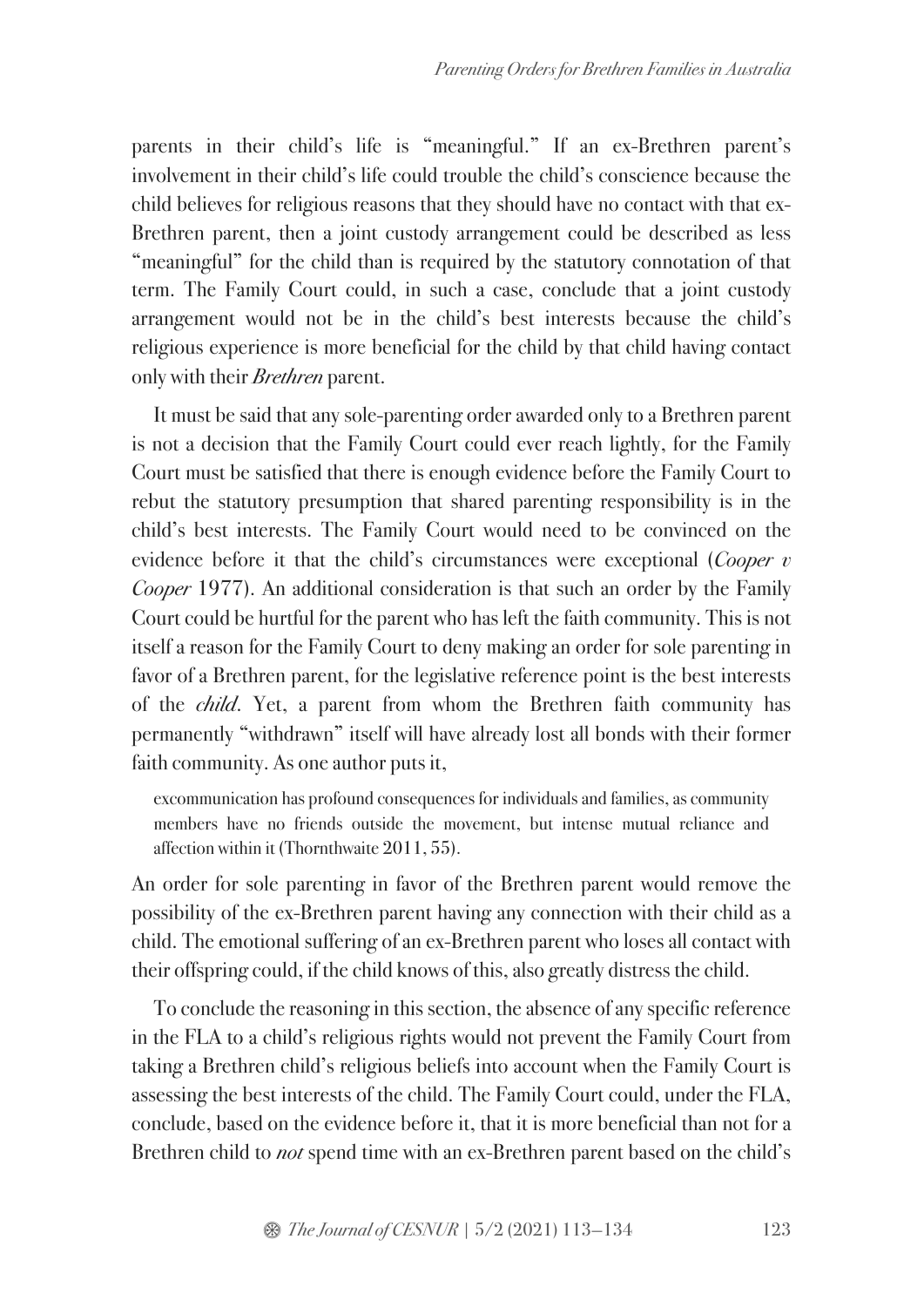religious beliefs and, possibly, there being greater religious benefits for the child as a result of the child being able to experience Brethren religious life without any contact with their ex-Brethren parent. This could be because contact with the ex-Brethren parent would cause guilt for the child or because such an order would diminish the quality of the Brethren child's religious experiences as a member of the faith community. Crucially, the Family Court could make such a finding without relying upon Article 14.1 of the CRC and without the Family Court needing to assert that an order of this kind is based on the Brethren child having a *right* to freedom of religion.

# *Hearing Evidence from Brethren Children*

The Family Court is not an inquisitorial body. It must distil evidence based on submissions presented to it by parties presenting potentially contested views. It must also find a way to hear evidence from children—including Brethren children—that is as unthreatening as possible for the children given the litigious context of the proceedings.

The FLA endeavors to ensure that the Family Court can hear the evidence of children with as little inconvenience as is possible for the children in the circumstances and in order to not cause the children unnecessary distress (Shackel 2016, 47). While the Family Court can inform itself of a child's views by reference to a conference ordered pursuant to 11F of the Act, a more common method of the Family Court ascertaining a child's evidence is under a Family Report ordered pursuant to section 62G of the FLA. It is possible for the Family Court to obtain evidence from a child by affidavit, video conference, closed circuit television, or by other electronic means of communication (Rule 15.02, FLA). The giving of evidence by children in oral evidence in court or in the judge's chambers is typically not encouraged (*In the Marriage of Joannou* 1985).

The maturity of a Brethren child is an important consideration in relation to the perspective of that child. Section  $60CC(3)(a)$  of the FLA requires the Family Court to take into account any views expressed by the child and any other factors (e.g., the child's maturity) that the Family Court thinks are relevant to the weight it should give to the child's perspective. The nature of the child's relationship with their parents is relevant (section 60CC[3][b]), as is, for example, the extent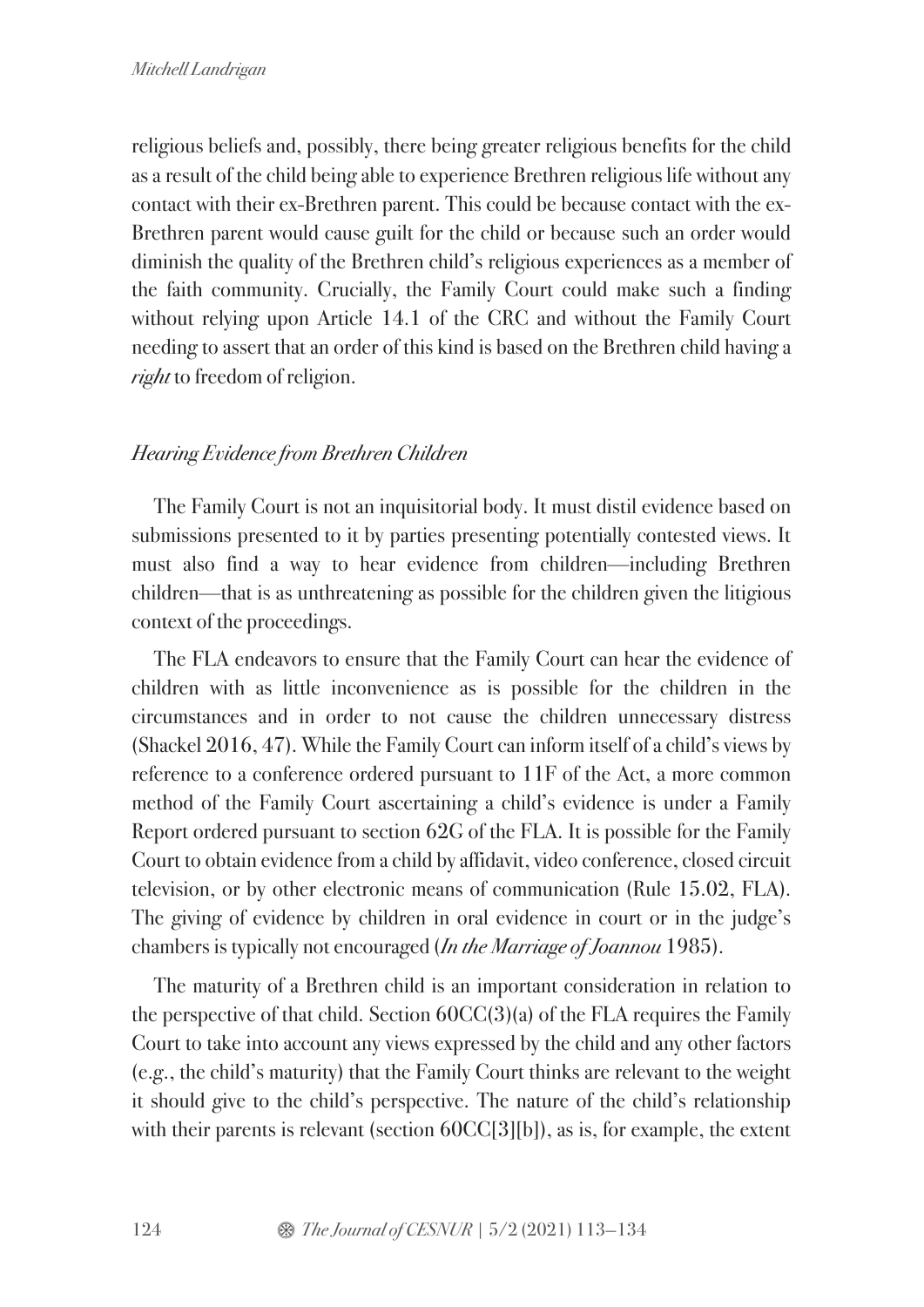to which the child's parents have been involved in the making of, or in failing to make, long term decisions about the child (section 60CC[3][c]).

As described in section 60CC(3)(a) referred to above, a key factor in the Family Court weighing the evidence of a Brethren child about their religious beliefs would be the child's maturity. The FLA (section 64[1]) previously drew a distinction between children aged 14 years and over, and children under 14. Section 64(1) presumptively required the Family Court to make a decision which was consistent with the wishes of a child who was, due to their age, presumed to be mature. By 1983, however, this legislative principle was abolished because it came to be recognized that rather than empowering children of such an age, the rule placed an undue burden on the children. The Family Court now considers a child's maturity without presuming that the child is mature (or immature) by reference to the age of 14. A child's age (including whether the child is over 14) is not a determinative consideration in respect of the Family Court's assessment of the level of the child's maturity.

### *Two Key Australian Cases*

The cases reviewed in this section are two Family Court decisions (the latter is more accurately described as a series of decisions relating to the one family dispute) about Brethren custody disputes. The first decision reviewed—a case decided by the Full Court of the Family Court—tested an important *constitutional* question about the possible religious freedoms of Brethren children. By contrast, as will be seen, the second case posed seemingly insurmountable evidential and legal challenges for the Family Court about the religious freedoms of Brethren children. The matters the latter case touched on include the kinds of considerations that the Family Court may need to address in future cases about parenting orders for children of Brethren parents (or possibly children in other faith communities) by reference to the legislative framework described in the earlier sections of this article.

The first case to be reviewed in this section—*In the Marriage of Firth; Firth and Firth, Boyer [Intervener]* 1988—involved a custody application for Brethren children. The Full Court of the Family Court heard legal arguments about the possible religious freedoms of two Brethren children to continue to have contact with members of their Brethren faith community. The children who were the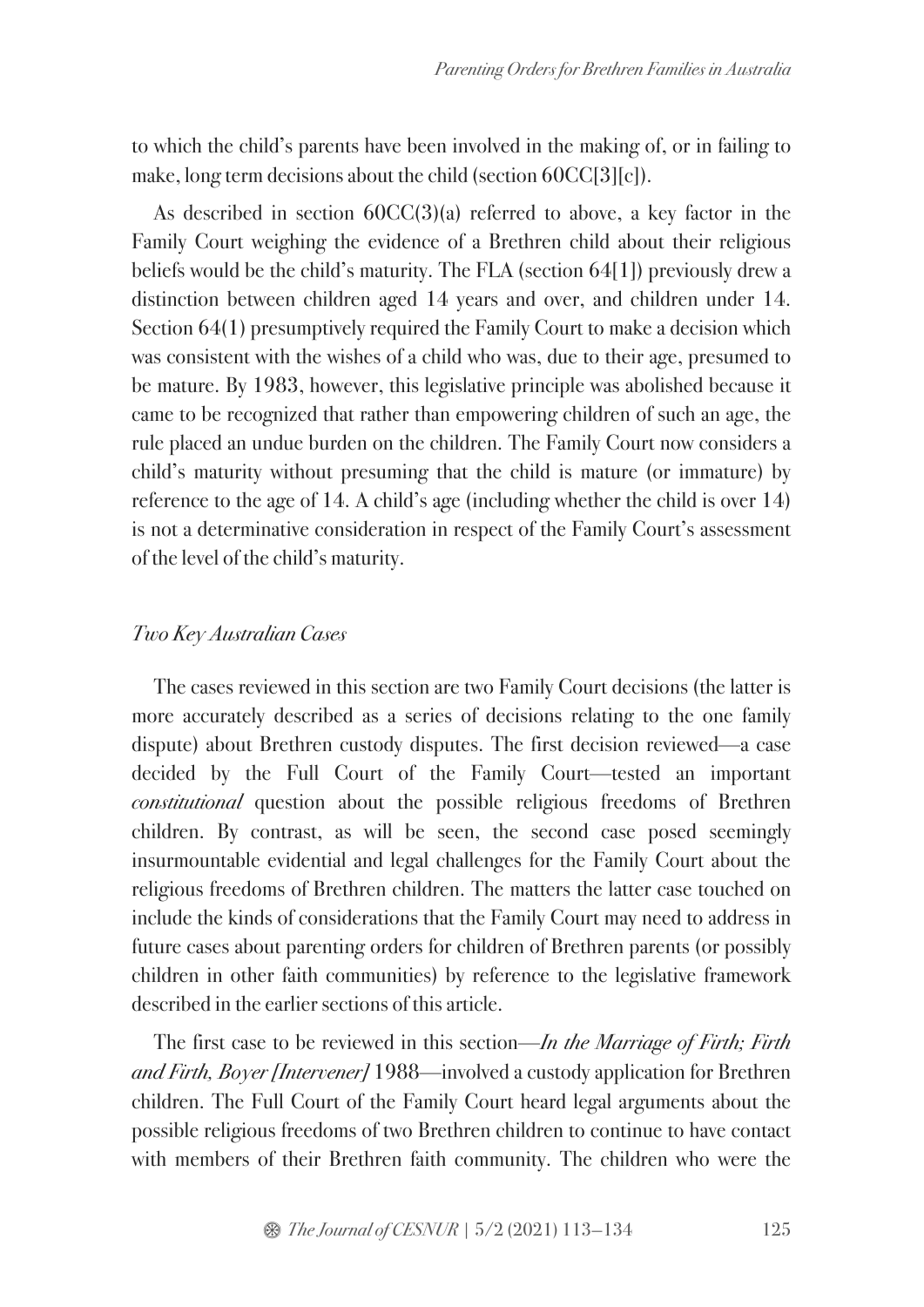subject of the custody dispute were a girl and a boy, the youngest children of four siblings of Brethren parents. Their parents married in 1965 and separated in 1983 when the mother left the matrimonial home with the couple's eldest child, her daughter. At the relevant times, the family lived in Tamworth, in New South Wales, Australia. The second eldest child—a boy—remained with his father, then lived with his Brethren maternal grandparents and with other relatives, before returning to live with his father. The two youngest children of the marriage (the girl and boy) went into the care of their maternal grandparents and continued in their care and in the Brethren community.

The mother filed an application in the Family Court for custody of her eldest daughter as well as for custody of the two youngest children. By the time the proceedings commenced in the Family Court, the eldest daughter was 18 years old (and living with her mother); as a result, the eldest daughter was by then no longer the subject of any custody application. The mother's application for custody instead then concerned only the two younger children who remained in the care of their maternal grandparents. Upon the husband being served with writs for custody, the husband brought the proceedings to the attention of the maternal grandparents. They then intervened in the legal proceedings and sought orders for themselves to have custody of the two youngest children, with access to the children to also be available to the husband and the wife.

At first instance, Cook J in the Family Court dismissed the grandparents' applications and granted sole guardianship of the two youngest children to the mother. Cook J decided *inter alia* that, for at least 12 months, the father, maternal grandparents, and members of the Brethren community could have no access to the children without the mother's written consent. The grandparents lodged an appeal with the Full Court and sought an order for joint access to the two children with reasonable access to be granted to the children's mother. The father responded by filing a cross-appeal, pleading that the grandparents should have custody of the children with reasonable access to himself or, in the alternative, that he should have sole guardianship of the children with reasonable access to the grandparents. The father later conceded that, if the grandparents had custody of the children, then their mother should also have access to the children.

Before the Full Court of the Family Court, the appellants (the maternal grandparents) contended that Cook J's decision in the first instance to suspend access between the children and the Brethren faith community prevented the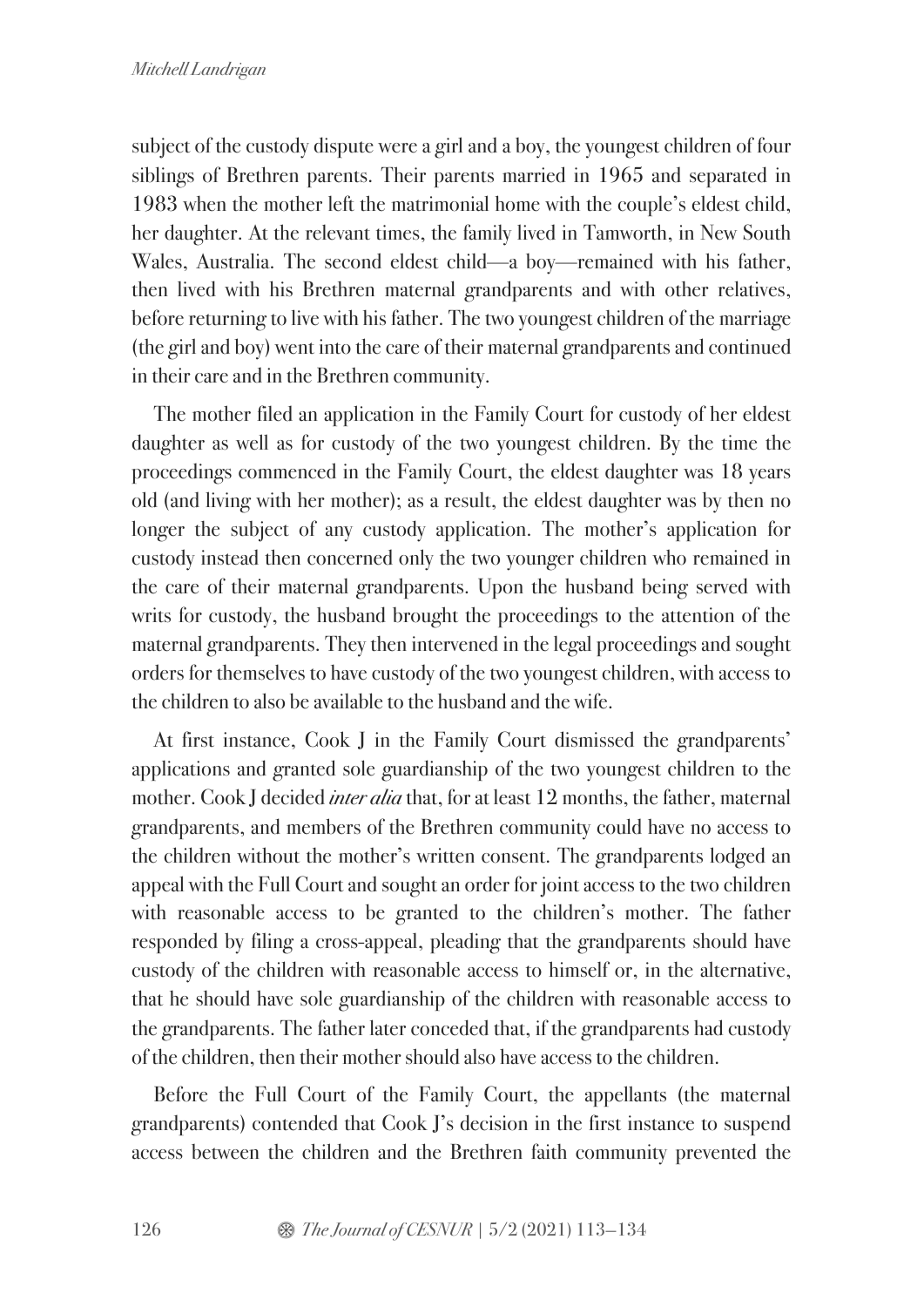children from pursuing the children's religious beliefs. The grandparents submitted that the trial judge had given insufficient weight to the children's desire to continue in their faith and that his Honor had not adequately considered the disruptive effects of change upon the children as a result of his Honor's orders.

The grandparents couched their submissions before the Full Court in terms of the religious freedoms of the children, and they sought to make out their case on constitutional grounds. Section 116 of the Constitution of the Commonwealth of Australia ("Constitution") prohibits the Commonwealth from making laws for proscribed purposes, including for prohibiting the free exercise of religion. In order to make this constitutional argument, the appellants had to persuade the Full Court that Cook J's orders at first instance were a law of the Commonwealth and were for prohibiting the children's free exercise of religion. They contended in this regard that Cook J's order to suspend access between the children and members of the Brethren faith community contravened section 116 of the Constitution by preventing the children from freely pursuing their religious beliefs. The grandparents also pleaded that the courts must adopt a neutral position with respect to religion (not preferring one religion against the other) and that Cook J, had *not* been neutral in his Honor's decision-making.

If these constitutional arguments were to be successful, then the Full Court of the Family Court would have had to accept the appellants' contention that Cook J's judgment amounted to a law made by the Commonwealth and that his Honor's orders were for prohibiting the children from freely exercising their religion. The Full Court of the Family Court rejected these arguments. It held that Cook J's orders did not breach section 116 of the Constitution. Its reasoning in rejecting the appellants' section 116 claim was consistent with the High Court's interpretations of section 116 of the Constitution (see, e.g., *Adelaide Company of Jehovah's Witnesses Incorporated v Commonwealth* 1943), including judgments that section 116 applies only to the making of Commonwealth legislation (*Attorney General [Vic]; Ex rel Black v Commonwealth* 1981 [Barwick CJ]), and therefore would not constitutionally govern a judicial decision. According to this reasoning of the High Court, judicial orders could not amount to the making of a Commonwealth law as contemplated by section 116. Accordingly, there would be no scope for any applicant for a parenting order under the FLA to successfully argue that a parenting order of the Family Court infringes a constitutional freedom by limiting a child's free exercise of religion.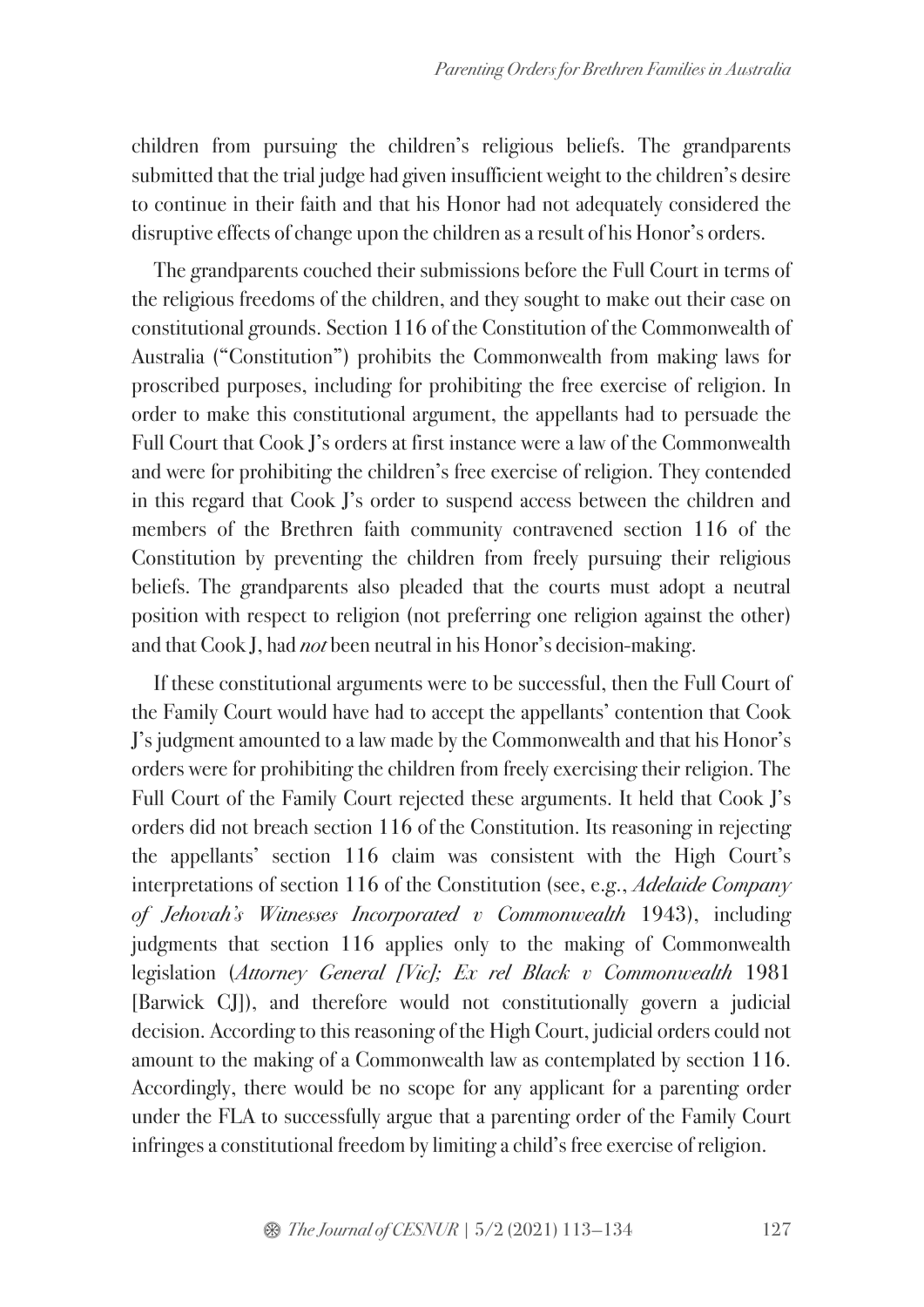The decision of the Full Court in *In the Marriage of Firth; Firth and Firth, Boyer [Intervener]* (1988) may be contrasted with the proceedings in the Family Court in *Peter & Elspeth* (2009), a protracted custody dispute also involving Brethren children. Such is the significance of *Peter & Elspeth* in Australian family law that it is necessary to trace this decision to its roots.

The review of this case therefore begins with the earlier case of *Elspeth & Peter* (2006) involving the same disputing parents as in *Peter & Elspeth*. Elspeth and Peter married in May 1977 and separated in February 2003. Both were members of the Brethren community in Tasmania. Over the course of their 25-year marriage, the two parents had eight children, all raised as Brethren. The father came to want to leave the Brethren community for the less restrictive Open Brethren group. In early 2003, the father left the Brethren community to live in a *de facto* relationship, and he chose to no longer follow the Brethren tenets. The father's decision to leave the Brethren precipitated the parties' separation and divorce, which led to the protracted custody litigation in the Family Court in respect of three (L, J and C), and, as time passed, and the children grew older, only the two (J and C) youngest children of the marriage.

Benjamin J in the Family Court of Australia in 2006 in *Elspeth & Peter* adjudged that it was in the three youngest children's best interests to continue living with their mother while spending time separately with their father. His Honor observed that the lives of the children were steeped in the Brethren religious beliefs and attitudes (361). Despite his awarding joint custody, Benjamin J accepted the evidence of a sociologist (whose qualifications, including as a counsellor and mediator were not challenged) that the behavior of certain family members and other members of the group in counselling the children to only *tolerate* spending time with their father amounted to psychologically cruel and abusive *behavior* towards the children (239). This finding by his Honor was not overturned in the later court cases.

Three years after Benjamin J's decision, Brown J in the Family Court decided the case of *Peter & Elspeth*. By this time, there were only two children of the former marriage below the age of 18 who were then the subject of the custody proceedings: J (aged 15) and C (aged 10). In the time since the original decision of Benjamin J, the father had commenced proceedings against the mother and others whom he alleged facilitated contraventions of the Family Court's orders. Benjamin J found these claims proven; however, the Full Court of the Family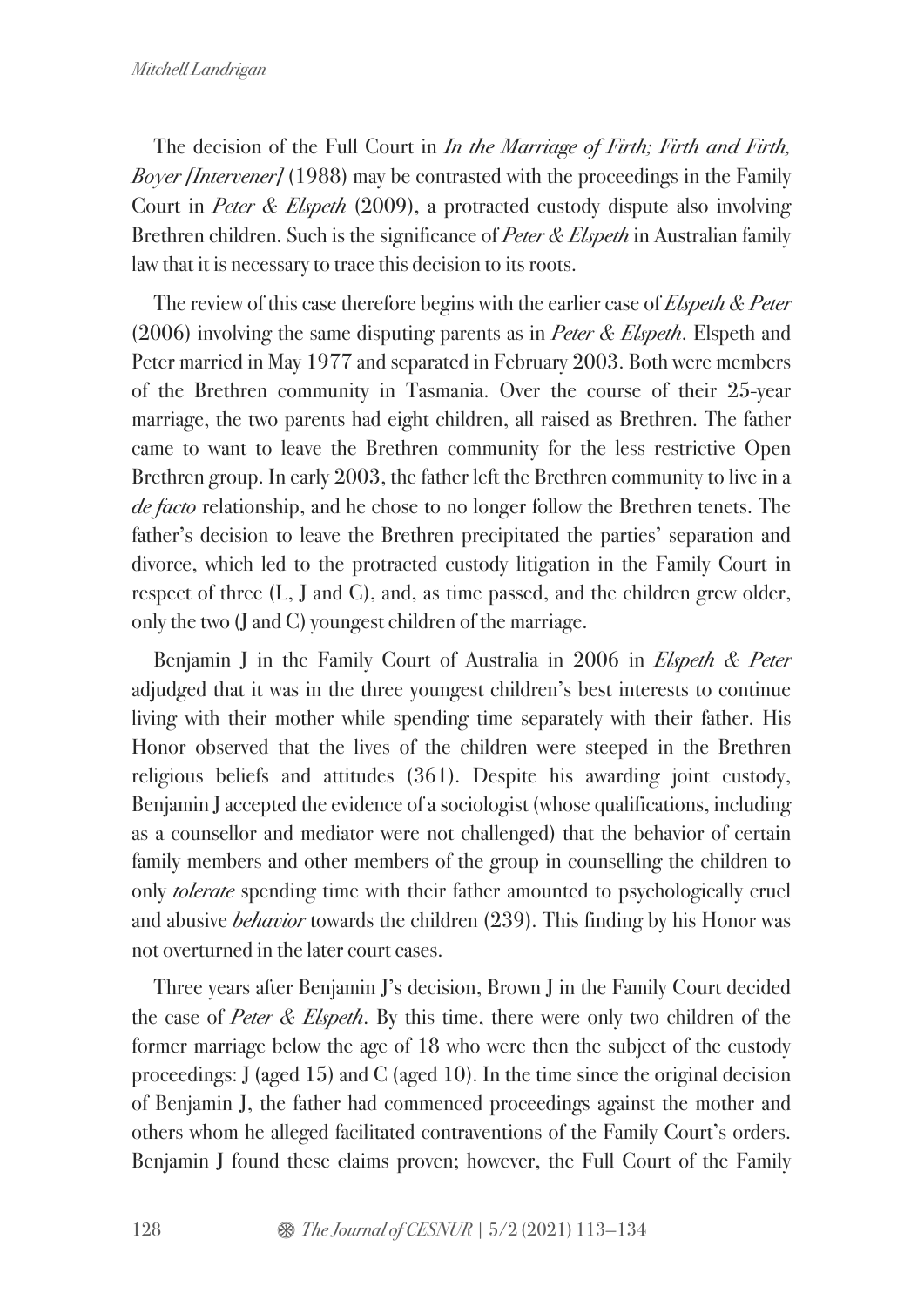Court later quashed the convictions except in respect of the mother, whose conviction stood. By the time the Full Court of the Family Court made these decisions, the children's mother had been diagnosed with a recurrence of breast cancer and she was critically ill. The Full Court of the Family Court required the mother to pay costs, but it imposed no other sanction on her.

In contrast to Benjamin J's judgment in 2006, Brown J in 2009 awarded *sole custody* to the mother of the two youngest children. A consideration central to her Honor's reasoning in the 2009 decision was that, if the children were to live with their father, they would be exposed to influences and practices that were contrary to the children's beliefs and those of their mother, siblings, extended family, and friends (211). Brown J considered that exposing the children to such influences would be distressing for them (213). Her Honor also held that the continuation of litigation after the mother's diagnosis of breast cancer in 2007 had driven the two youngest children further from their father (213). Brown J could find no benefit to the children in her Honor making orders which required them to spend time with their father, and her Honor could conceive of no prospect of the children having a meaningful relationship with him in the foreseeable future (221).

A critical issue to emerge from the judgment of Brown J was the weight to be given to the intentions of an ex-Brethren parent (in this case, the father) who wishes to instruct their child/children about the possible alternatives to life within the Brethren community. Related to this question was the relevance of the children's religious freedoms and the nature of these freedoms. The father in *Peter & Elspeth* was candid about his wanting to show his children other ways of life and of his intention to release them from what he described as the Brethren community's "clutches" (209). The father was, nevertheless, prepared to accommodate the children's Brethren beliefs and practices, at least to an extent. For example, the father said he would encourage the children to continue with their Sunday Bible readings and potentially that he would let them go to Sunday School (141). Yet, the father would not countenance his children attending Brethren meetings (although he was happy for the children to enjoy social interactions before and after the meetings) because, he said, he was concerned that the children would listen to messages of indoctrination against him (141).

To further complicate matters, it appears that the father had understood, correctly, that his children would probably not want to see him if they had a choice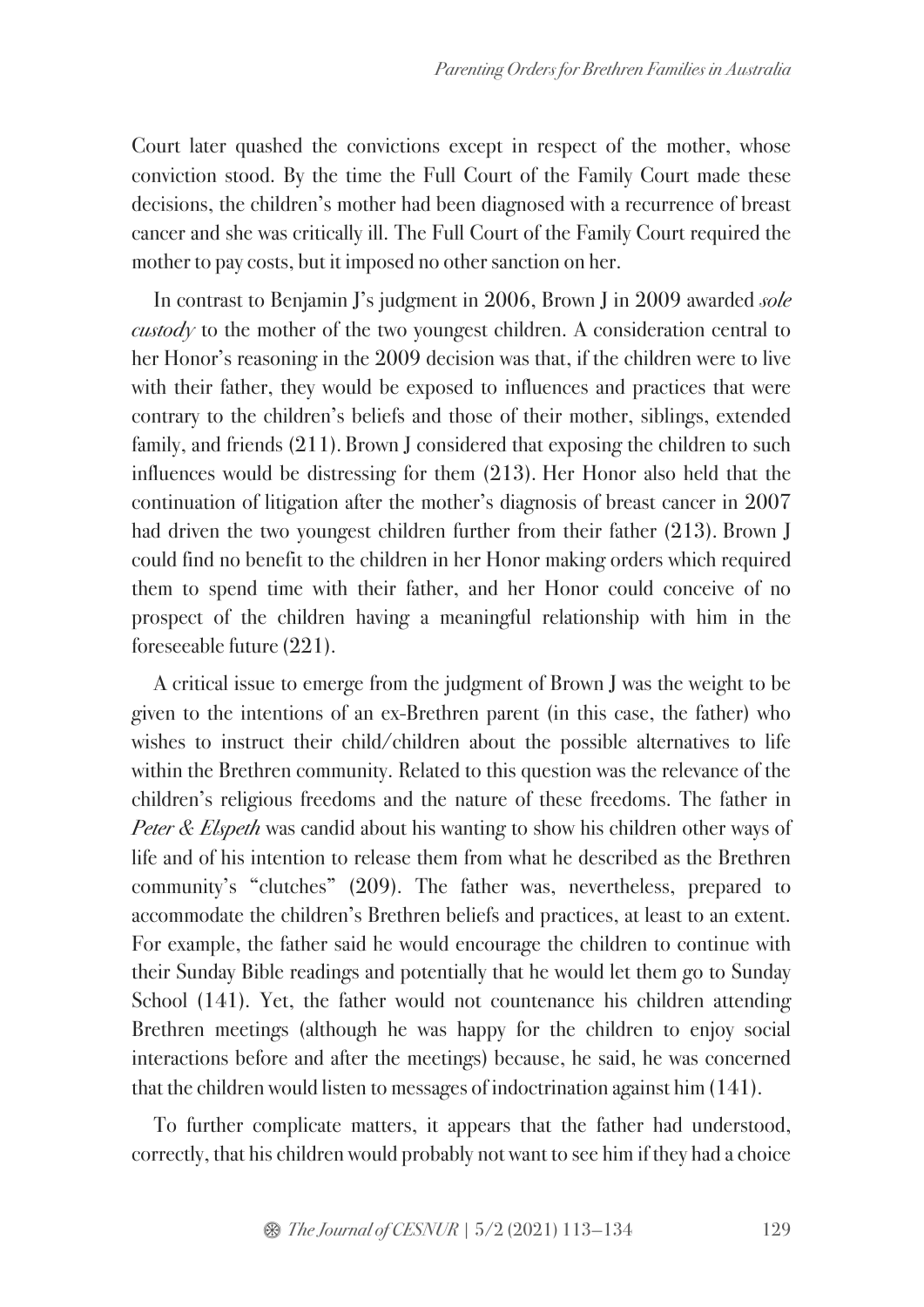(161). The next eldest sibling of J and C (their sister L) made L's views clear about *not* wanting to see her father in a note she gave to her mother on 1 June 2007 which referred to the father's "itchy, bitchy, witchy, fitchy house" (111). While conceding that his children would not choose to see him if they had a choice, the father nevertheless contended that no weight should be put on the views expressed by his children as, he said, the views were a product of Brethren indoctrination (157).

The father's contention about his children's "brainwashing" belied the father's suspicions about the Brethren community's potentially covert methods, a claim seemingly difficult for Brown J to accept given the father *had been* with the group for 40 years (17). Her Honor accepted that the two younger Brethren children were "heavily influenced" by their older siblings and that it was not realistic to expect the children to oppose the views of the older siblings and the teachings of their church (159). Brown J also adjudged that, unless the views of the older siblings changed, it was unlikely that J and C's views would alter "at least in the foreseeable future" (159).

Brown J appeared to describe a contest between the choices of the father to restrict C's activities in the Brethren faith (i.e., to impose *his* choices on *her*) and the 10-year-old C's competing choice to maintain her commitment to her faith, that is to exercise her religious freedom (159). The evidence before Benjamin J in the earlier Family Court hearings had suggested that, if the children left the group to be with the father, then it was unlikely that they would be "withdrawn from," *but* they would not be able to fully partake in Brethren fellowship (93). Brown J acknowledged the Brethren group's aspiration that children in the faith not be exposed to worldly influences and that the children not become friends with non-Brethren children (160). The father pressed the Family Court to recognize the benefits to the children of their experiencing ways of life other than those in the Brethren community. Her Honor, however, rejected the father's submissions about the benefits for the children of their experiencing another way of life.

The circumstances of the children's tragically ill mother made Brown J's task of adjudicating this matter particularly difficult for the Family Court. Denying the children exclusive contact with their mother during the final stages of her life could have caused great distress for the children irrespective of the children's religious beliefs. Yet, the earlier evidential finding by Benjamin J stood unrefuted: there was evidence of psychologically abusive behavior towards the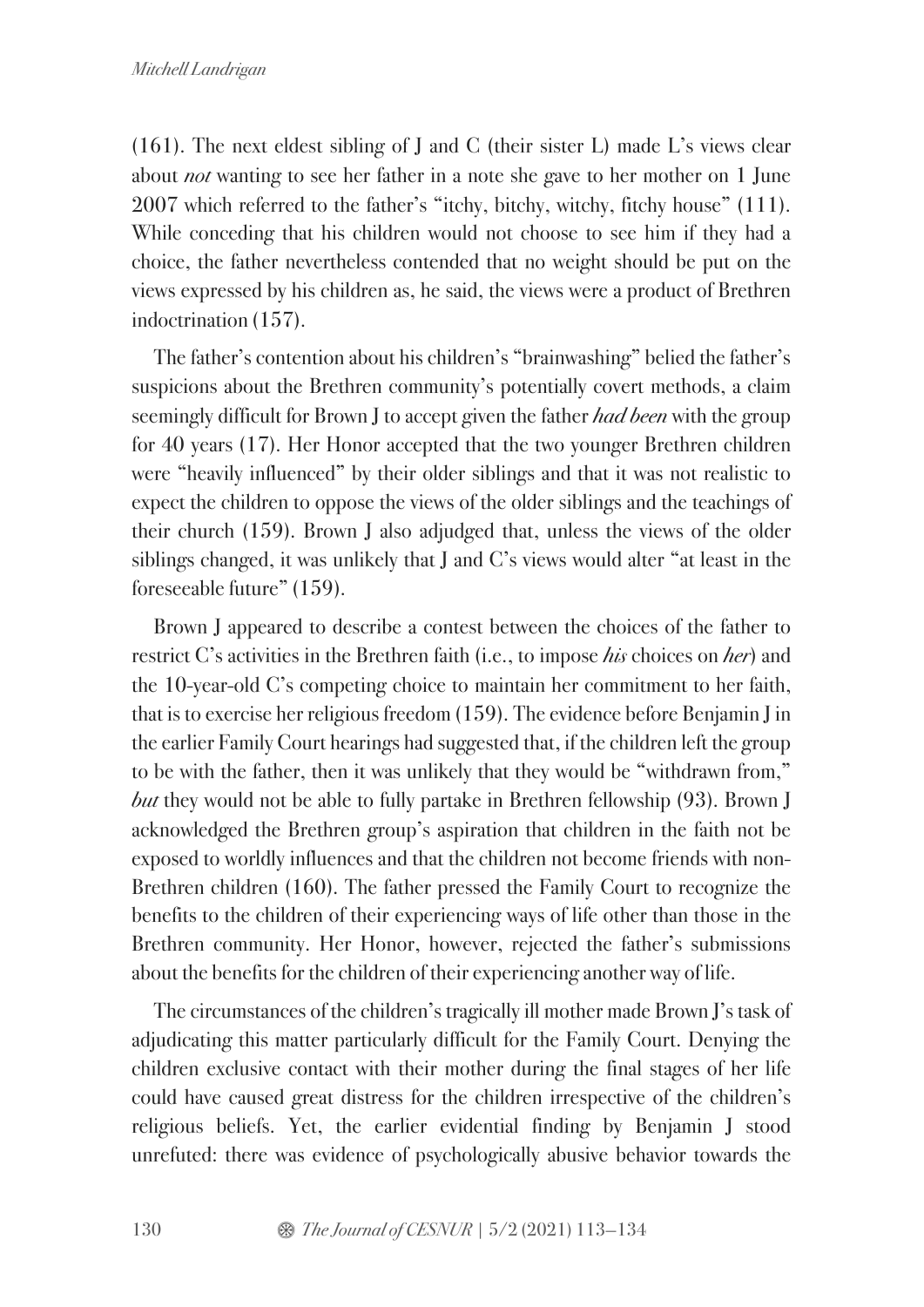children by some family members and other members of the Brethren community (*Elspeth & Peter* 239). Brown J's decision seemed to not to take that behavior into consideration.

Central to the Family Court's assessment of the best interests of the children in *Peter & Elspeth* was the Family Court's concern about the children being exposed to influences outside the Brethren faith community that would conflict with their religious beliefs. Brown J appeared to be specifically concerned that the children's contact with their father could lead to the children having less than full participation in the practice of religious worship. The father was concerned that the children's experience of life would be less rich by their remaining in the faith community than if the children experienced life outside the group. Brown J did not expressly reject the father's contentions in the following terms, but the father's argument did the children something of a disservice. Adults who voluntarily leave a faith community and then claim to fear their children will be "brainwashed" if the children remain in the faith group, likely have a weak case. Children are rarely entirely passive agents; they grow up into adults and may then have an opportunity, or experience the right circumstances, to test the group's doctrines just as the parent did themselves. The parent in such a case has proved to their children that it is possible for their children to exercise their own religious freedom (however that concept is described) as an adult. These freedoms include the freedom to make choices, to leave the religion, to choose another religion, or invent a new one. The parent is living proof of how their children can, as adults, make free choices.

### *Implications for the Brethren and Other Faith Communities*

This article has focused on parenting orders in respect of the children of Brethren parents. It has not reviewed family law cases about children in other religious communities, nor has this research examined family law decisions other than in Australia. The analysis in this article may nevertheless have implications for other faith groups, whether these communities be in Australia or elsewhere. An exclusive religious community that shuns a person for what the group believes to be that members' sinfulness may lead to the child of that person not wanting contact with their parent. The child may believe that it is sinful/wrong to have contact with anyone from whom their faith community has withdrawn itself. The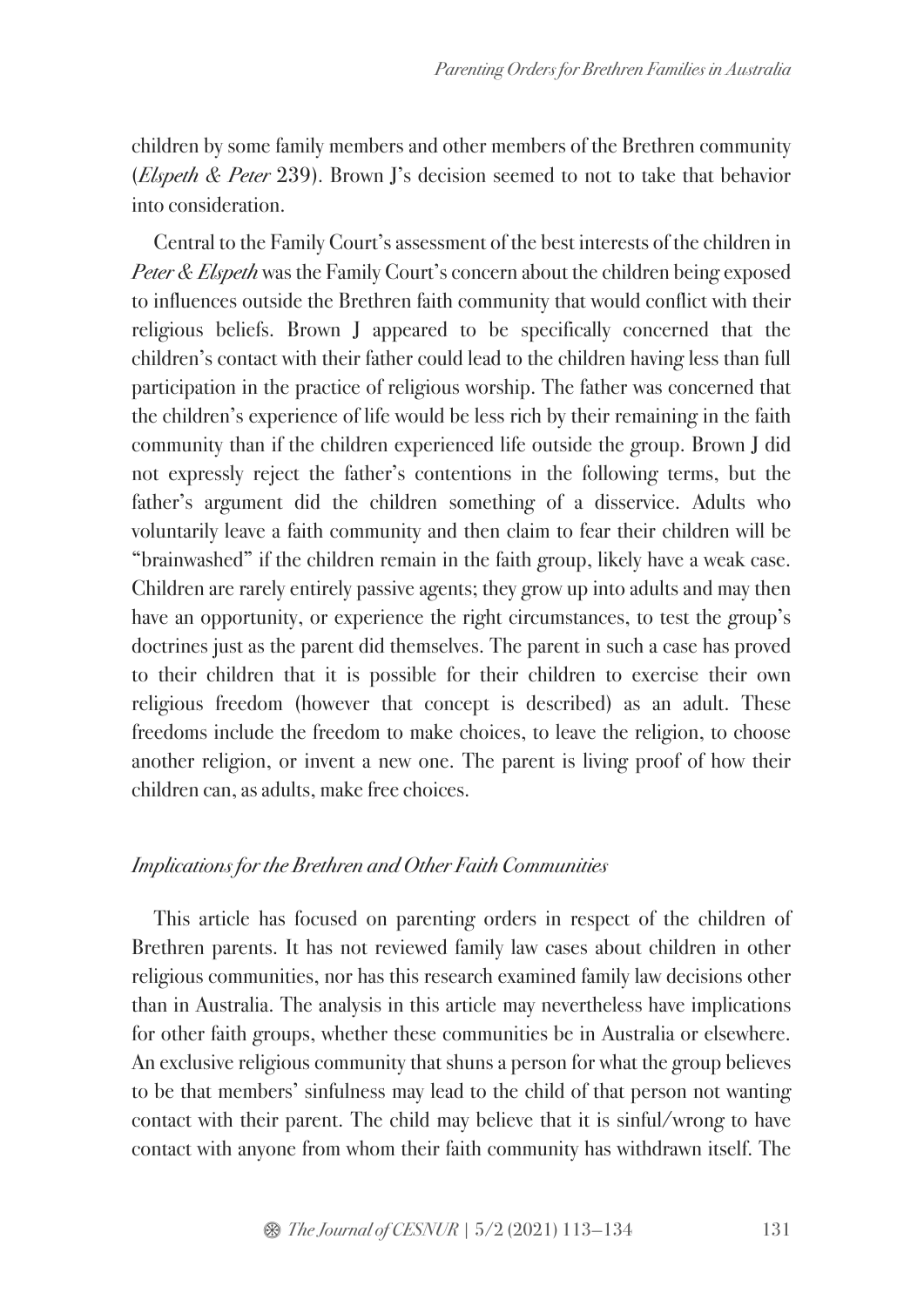child (and their faith community) may believe that the child's contact with such an outsider (albeit their parent) will diminish the quality of the child's religious experience in the group.

More generally, children in any exclusive faith community, whether the Brethren or otherwise, emblematize renewal. Their very presence in such a group implies that the faith community has rejuvenating foundations, the kind of growth that can withstand a schism in a specific household. Retaining children in a faith community may be seen as countering the implication of the community's declining relevance and, potentially, its dwindling numbers. These considerations may, in turn, make a specific family law dispute more significant for the faith community than is apparent from the sum of the parts in the dispute. The faith community may fight hard to retain its children. It may fund the costs of a protracted, difficult, and expensive legal dispute. It may be difficult for courts to distinguish the religious interests of a child from those of the members of the group that perceives there to be a need for the child to remain in it.

Future cases in Australia and elsewhere may challenge, or distinguish, the arguments in this article that the FLA (or the CRC) does not confer upon a child any right freedom of religion in respect of parenting orders under the FLA. So, too, may scholars. There may be greater latitude for courts outside Australia, where other laws apply, to recognize legal *rights* of children to freedom of religion. Different jurisdictions or distinguishable circumstances may allow courts to give greater weight to legal contentions about the religious rights of children. Faith communities such as the Brethren may agitate for courts to recognize children's rights in family law matters. These groups' concerns may, over time, result in the faiths engaging in even more aggressive efforts to recognize children's rights to freedom of religion in family law cases.

## **References**

- Adhar, Rex, and Ian Leigh. 2005. *Religious Freedom in the Liberal State*. Oxford and New York: Oxford University Press.
- Bates, Frank. 1974. "The Problem of Access." *The Australian Law Journal* 48:339–45.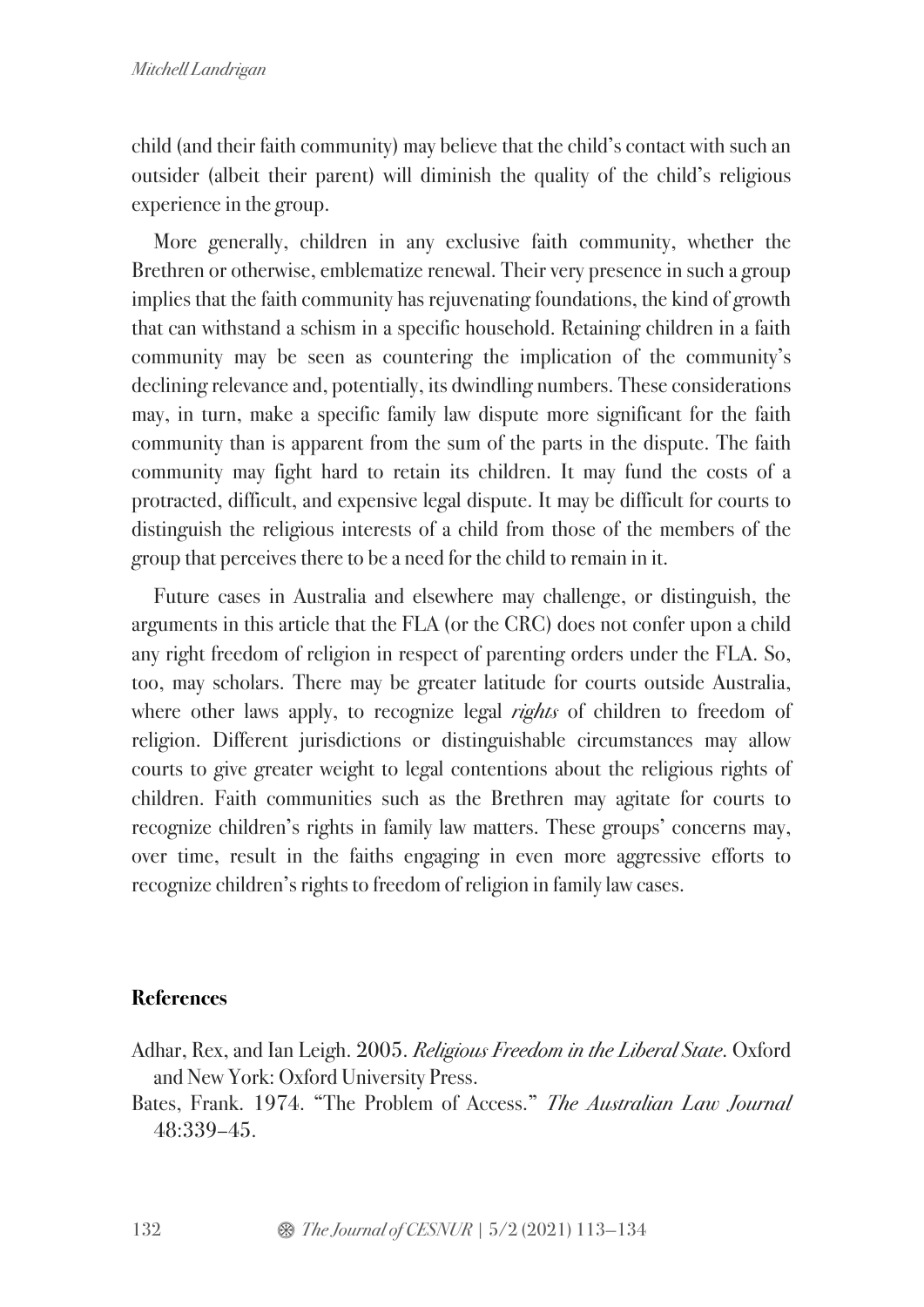- Bates, Frank. 1983. "The Problem of Access." *The Australian Law Journal* 57:343–53.
- Doherty, Bernard. 2012. "Quirky Neighbors or the Cult Next-Door? An Analysis of Public Perceptions of the Exclusive Brethren in Australia." *International Journal for the Study of New Religions* 3(2):163–211.
- Doherty, Bernard. 2013. "The 'Brethren Cult Controversy': Dissecting a Contemporary Australian 'Social Problem.'" *Alternative Spirituality and Religion Review* 4(1):25–48.
- Jones, Melinda. 1999. "Myths and Facts Concerning the Convention on the Rights of the Child in Australia." *Australian Journal of Human Rights* 5(2):126–49.
- Parkinson, Patrick. 2012. "The Family Law Act and the UN Convention on Children's Rights: A New Focus on Children?" Right Now: Human Rights in Australia. Accessed February 9, 2021. https://bit.ly/3q3YAFw.
- Shackel, Rita. 2016. "The UN Convention on the Rights of the Child: Tracing Australia's Implementation of Provisions Relating to Family Relations." In *The Rights of the Child in a Changing World: 25 Years after The UN Convention on the Rights of the Child*, edited by Olga Cvejić Jančić, 37–60. Cham: Springer.
- Thornthwaite, Louise. 2011. "Separatist Religious Sects, the Family Law Act and Shared Parenting: An Examination of Eases involving the Exclusive Brethren." *Australian Journal of Family Law* 25:54–72.
- Young, Lisa. 2017. "Children and Family Law." In *Children and the Law in Australia*, 2nd edition, edited by Lisa Young, Mary Anne Kenny, and Geoffrey Monahan, 379–405. Chatswood, NSW: Lexis-Nexis Butterworths.

## *Court Cases*

- *Adelaide Company of Jehovah's Witnesses Incorporated v Commonwealth* [1943] 67 CLR 116.
- *Attorney General [Vic]; Ex rel Black v Commonwealth* [1981] 146 CLR 559.
- *Cooper v Cooper* [1977] FLC 90–234.
- *Elspeth & Peter* [2006] FamCA 1385.
- *Ex Parte Paul; Re Paul* [1963] NSWR 14.
- *Gronow v Gronow* [1979] 144 CLR 513.
- *H v H* [1998] FamCA 7.
- *Horman, in Marriage of* [1976] 5 FamLR 796.
- *In the Marriage of Firth; Firth and Firth, Boyer [Intervener]* [1988] 12 FLR 547. *In the Marriage of Grimshaw; Arkcoll (Intervener)* [1981] 8 Fam LR 346.